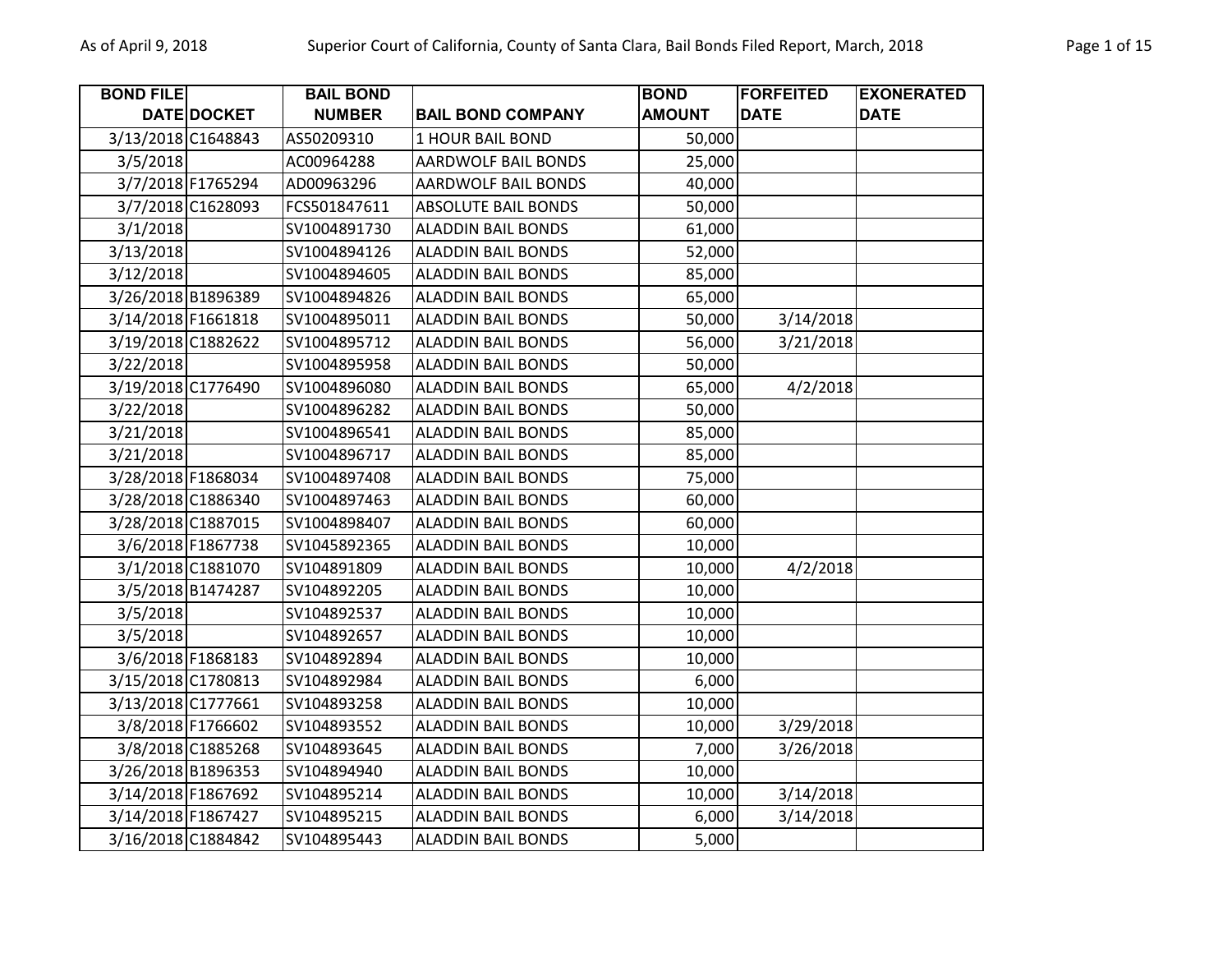| <b>BOND FILE</b> |                    | <b>BAIL BOND</b> |                           | <b>BOND</b>   | <b>FORFEITED</b> | <b>EXONERATED</b> |
|------------------|--------------------|------------------|---------------------------|---------------|------------------|-------------------|
|                  | DATE DOCKET        | <b>NUMBER</b>    | <b>BAIL BOND COMPANY</b>  | <b>AMOUNT</b> | <b>DATE</b>      | <b>DATE</b>       |
| 3/16/2018        |                    | SV104895603      | <b>ALADDIN BAIL BONDS</b> | 10,000        |                  |                   |
|                  | 3/19/2018 C1881087 | SV104895713      | <b>ALADDIN BAIL BONDS</b> | 6,000         | 3/27/2018        |                   |
| 3/22/2018        |                    | SV104895735      | <b>ALADDIN BAIL BONDS</b> | 10,000        |                  |                   |
| 3/19/2018        |                    | SV104896208      | <b>ALADDIN BAIL BONDS</b> | 5,000         |                  |                   |
|                  | 3/21/2018 C1507182 | SV104896803      | <b>ALADDIN BAIL BONDS</b> | 10,000        |                  |                   |
| 3/21/2018        |                    | SV104896806      | <b>ALADDIN BAIL BONDS</b> | 10,000        |                  |                   |
|                  | 3/22/2018 C1775405 | SV104897022      | <b>ALADDIN BAIL BONDS</b> | 10,000        |                  |                   |
| 3/28/2018        |                    | SV104897703      | <b>ALADDIN BAIL BONDS</b> | 10,000        |                  |                   |
| 3/27/2018        |                    | SV104898225      | <b>ALADDIN BAIL BONDS</b> | 10,000        |                  |                   |
|                  | 3/5/2018 C1779931  | SV254852612      | <b>ALADDIN BAIL BONDS</b> | 10,000        |                  |                   |
|                  | 3/1/2018 F1767160  | SV254891245      | <b>ALADDIN BAIL BONDS</b> | 5,000         |                  |                   |
|                  | 3/5/2018 C1507377  | SV254891255      | <b>ALADDIN BAIL BONDS</b> | 15,000        |                  |                   |
|                  | 3/1/2018 F1867824  | SV254891317      | <b>ALADDIN BAIL BONDS</b> | 25,000        |                  |                   |
|                  | 3/5/2018 B1895975  | SV254891689      | <b>ALADDIN BAIL BONDS</b> | 25,000        |                  |                   |
|                  | 3/5/2018 B1895713  | SV254891823      | <b>ALADDIN BAIL BONDS</b> | 20,000        |                  |                   |
|                  | 3/5/2018 C1780037  | SV254892037      | <b>ALADDIN BAIL BONDS</b> | 20,000        |                  |                   |
|                  | 3/12/2018 C1758502 | SV254892345      | <b>ALADDIN BAIL BONDS</b> | 25,000        |                  |                   |
|                  | 3/5/2018 C1762559  | SV254892370      | <b>ALADDIN BAIL BONDS</b> | 15,000        |                  |                   |
|                  | 3/5/2018 C1884599  | SV254892435      | <b>ALADDIN BAIL BONDS</b> | 20,000        |                  | 3/15/2018         |
|                  | 3/13/2018 C1774379 | SV254892494      | <b>ALADDIN BAIL BONDS</b> | 25,000        |                  |                   |
|                  | 3/5/2018 C1780776  | SV254892704      | <b>ALADDIN BAIL BONDS</b> | 20,000        |                  |                   |
| 3/5/2018         |                    | SV254892914      | <b>ALADDIN BAIL BONDS</b> | 25,000        |                  |                   |
| 3/5/2018         |                    | SV254892915      | <b>ALADDIN BAIL BONDS</b> | 25,000        |                  |                   |
| 3/5/2018         |                    | SV254892974      | <b>ALADDIN BAIL BONDS</b> | 15,000        |                  |                   |
|                  | 3/5/2018 C1754234  | SV254892992      | <b>ALADDIN BAIL BONDS</b> | 25,000        | 4/3/2018         |                   |
|                  | 3/6/2018 F1868261  | SV254893009      | <b>ALADDIN BAIL BONDS</b> | 25,000        |                  |                   |
| 3/9/2018         |                    | SV2548931716     | <b>ALADDIN BAIL BONDS</b> | 20,000        |                  |                   |
| 3/7/2018         |                    | SV254893263      | <b>ALADDIN BAIL BONDS</b> | 25,000        |                  |                   |
| 3/7/2018         |                    | SV254893268      | <b>ALADDIN BAIL BONDS</b> | 21,000        |                  |                   |
|                  | 3/8/2018 F1766503  | SV254893551      | <b>ALADDIN BAIL BONDS</b> | 20,000        | 3/29/2018        |                   |
| 3/9/2018         |                    | SV254893716      | <b>ALADDIN BAIL BONDS</b> | 20,000        |                  |                   |
|                  | 3/9/2018 C1093381  | SV254893804      | <b>ALADDIN BAIL BONDS</b> | 20,000        |                  |                   |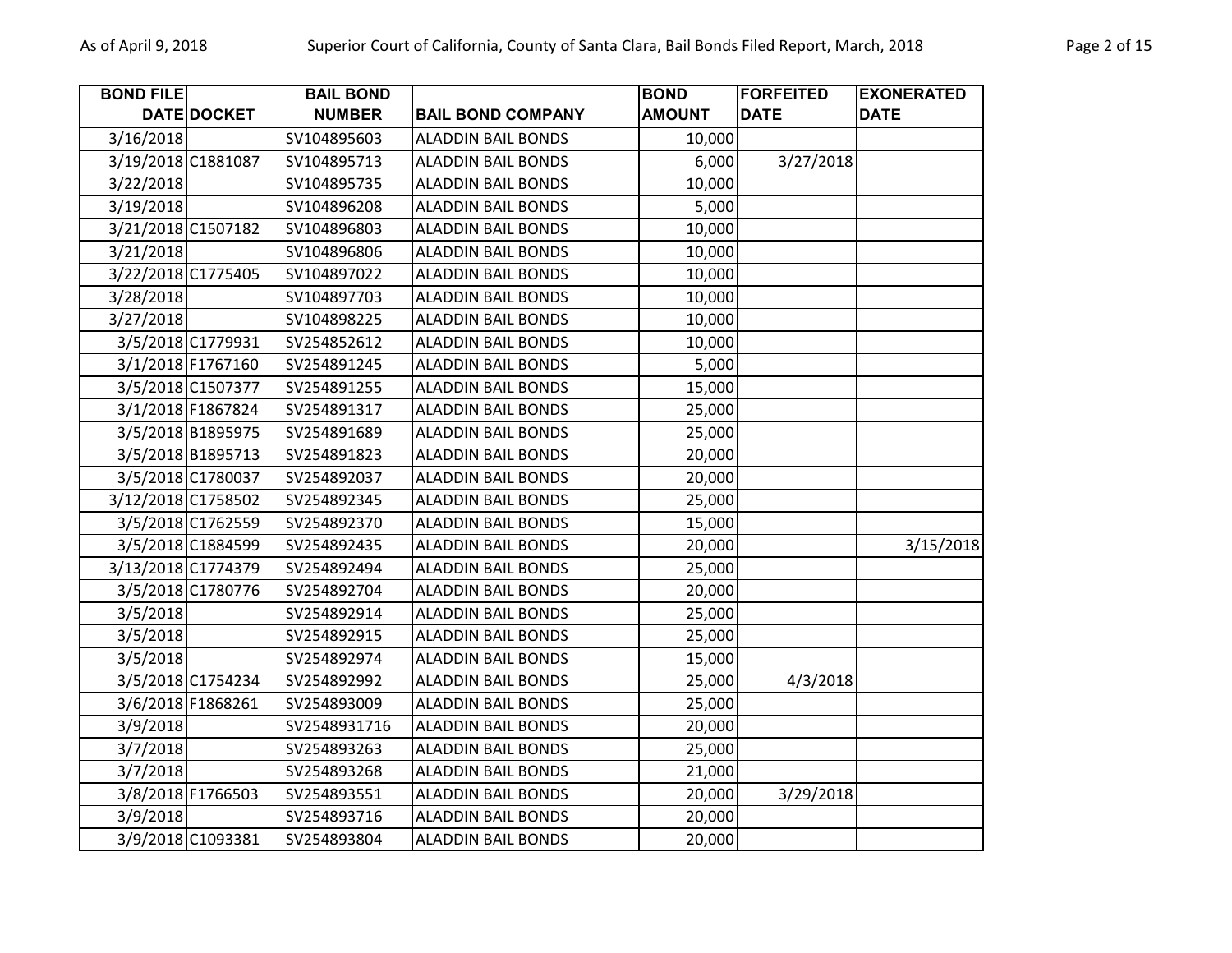| <b>BOND FILE</b> |                    | <b>BAIL BOND</b> |                           | <b>BOND</b>   | <b>FORFEITED</b> | <b>EXONERATED</b> |
|------------------|--------------------|------------------|---------------------------|---------------|------------------|-------------------|
|                  | DATE DOCKET        | <b>NUMBER</b>    | <b>BAIL BOND COMPANY</b>  | <b>AMOUNT</b> | <b>DATE</b>      | <b>DATE</b>       |
| 3/9/2018         |                    | SV254893929      | <b>ALADDIN BAIL BONDS</b> | 23,500        |                  |                   |
|                  | 3/12/2018 C1646122 | SV254894082      | <b>ALADDIN BAIL BONDS</b> | 25,000        | 3/22/2018        |                   |
| 3/12/2018        |                    | SV254894099      | <b>ALADDIN BAIL BONDS</b> | 25,000        |                  |                   |
| 3/13/2018        |                    | SV254894156      | <b>ALADDIN BAIL BONDS</b> | 13,000        |                  |                   |
|                  | 3/13/2018 B1895733 | SV254894239      | <b>ALADDIN BAIL BONDS</b> | 15,000        |                  |                   |
|                  | 3/12/2018 C1509802 | SV254894268+     | <b>ALADDIN BAIL BONDS</b> | 15,000        |                  |                   |
|                  | 3/12/2018 C1638299 | SV254894313      | <b>ALADDIN BAIL BONDS</b> | 25,000        |                  |                   |
|                  | 3/12/2018 C1778086 | SV254894367      | <b>ALADDIN BAIL BONDS</b> | 20,000        |                  |                   |
|                  | 3/13/2018 B1895790 | SV254894467      | <b>ALADDIN BAIL BONDS</b> | 15,000        |                  |                   |
| 3/12/2018        |                    | SV254894591      | <b>ALADDIN BAIL BONDS</b> | 25,000        |                  |                   |
|                  | 3/12/2018 C1512507 | SV254894671      | <b>ALADDIN BAIL BONDS</b> | 25,000        |                  |                   |
|                  | 3/12/2018 C1652266 | SV254894672      | <b>ALADDIN BAIL BONDS</b> | 15,000        |                  |                   |
| 3/13/2018        |                    | SV254894880      | <b>ALADDIN BAIL BONDS</b> | 25,000        |                  |                   |
| 3/14/2018        |                    | SV254894986      | <b>ALADDIN BAIL BONDS</b> | 25,000        |                  |                   |
|                  | 3/23/2018 C1773439 | SV254895098      | <b>ALADDIN BAIL BONDS</b> | 15,000        |                  |                   |
| 3/22/2018        |                    | SV254895388      | <b>ALADDIN BAIL BONDS</b> | 25,000        |                  |                   |
| 3/16/2018        |                    | SV254895444      | <b>ALADDIN BAIL BONDS</b> | 20,000        |                  |                   |
| 3/19/2018        |                    | SV254895703      | <b>ALADDIN BAIL BONDS</b> | 14,500        |                  |                   |
| 3/22/2018        |                    | SV254895737      | <b>ALADDIN BAIL BONDS</b> | 12,500        |                  |                   |
| 3/19/2018        |                    | SV254895888      | <b>ALADDIN BAIL BONDS</b> | 21,000        |                  |                   |
| 3/19/2018        |                    | SV254895947      | <b>ALADDIN BAIL BONDS</b> | 25,000        |                  |                   |
|                  | 3/19/2018 C1884419 | SV254896013      | <b>ALADDIN BAIL BONDS</b> | 25,000        |                  |                   |
| 3/19/2018        |                    | SV254896014      | <b>ALADDIN BAIL BONDS</b> | 15,000        |                  |                   |
| 3/19/2018        |                    | SV254896142      | <b>ALADDIN BAIL BONDS</b> | 25,000        |                  |                   |
| 3/19/2018        |                    | SV254896226      | <b>ALADDIN BAIL BONDS</b> | 10,000        |                  |                   |
|                  | 3/19/2018 C1779920 | SV254896296      | <b>ALADDIN BAIL BONDS</b> | 10,000        |                  |                   |
| 3/21/2018        |                    | SV254896741      | <b>ALADDIN BAIL BONDS</b> | 25,000        |                  |                   |
|                  | 3/23/2018 C1761337 | SV254897299      | <b>ALADDIN BAIL BONDS</b> | 15,000        |                  |                   |
|                  | 3/23/2018 C1762197 | SV254897308      | <b>ALADDIN BAIL BONDS</b> | 25,000        |                  |                   |
|                  | 3/28/2018 C1885146 | SV254897340      | <b>ALADDIN BAIL BONDS</b> | 25,000        |                  |                   |
|                  | 3/28/2018 C1886937 | SV254897425      | <b>ALADDIN BAIL BONDS</b> | 16,000        |                  |                   |
|                  | 3/28/2018 C1885155 | SV254897741      | <b>ALADDIN BAIL BONDS</b> | 20,000        |                  |                   |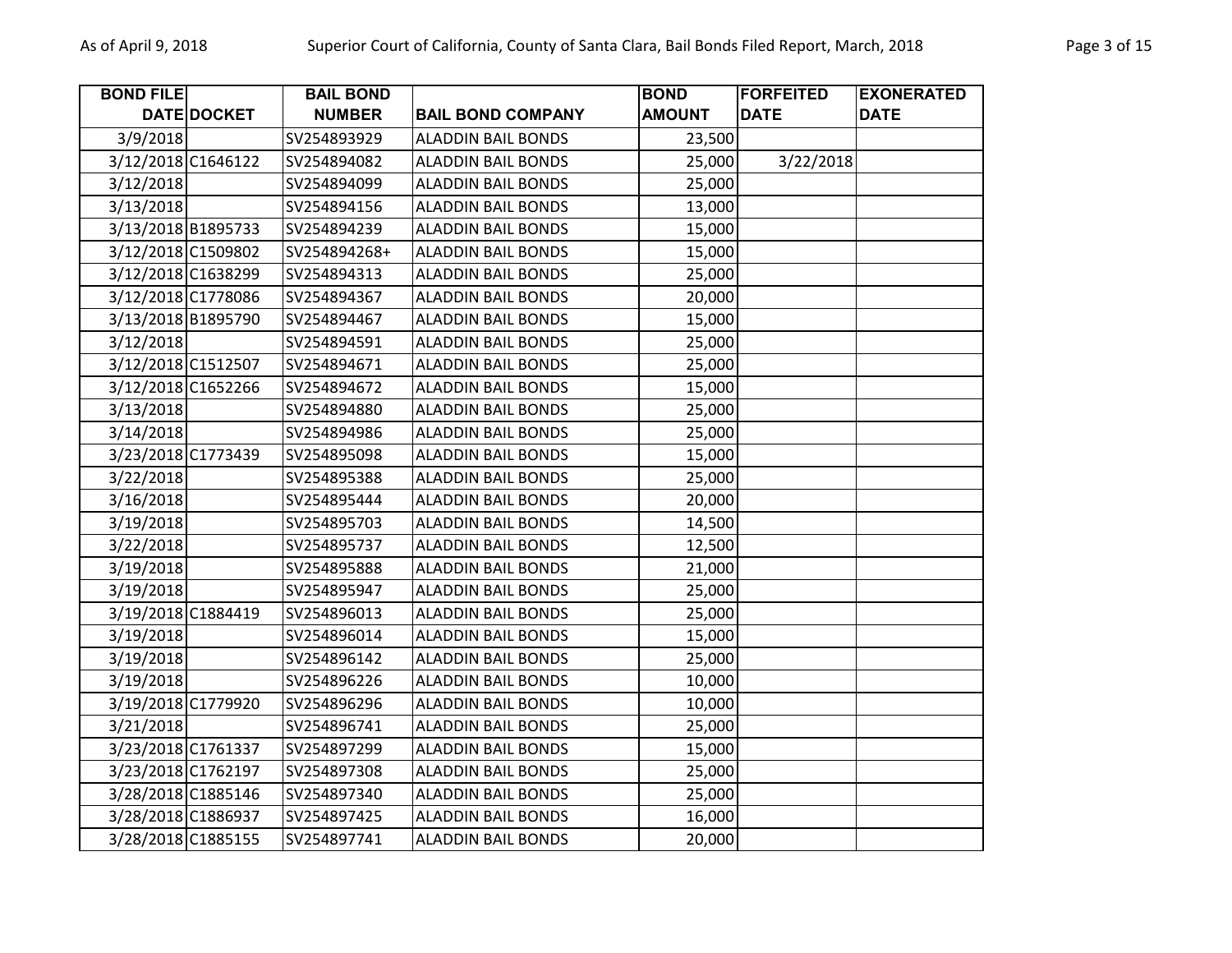| <b>BOND FILE</b>   |                    | <b>BAIL BOND</b> |                           | <b>BOND</b>   | <b>FORFEITED</b> | <b>EXONERATED</b> |
|--------------------|--------------------|------------------|---------------------------|---------------|------------------|-------------------|
|                    | <b>DATE DOCKET</b> | <b>NUMBER</b>    | <b>BAIL BOND COMPANY</b>  | <b>AMOUNT</b> | <b>DATE</b>      | <b>DATE</b>       |
| 3/28/2018          |                    | SV254897944      | <b>ALADDIN BAIL BONDS</b> | 10,250        |                  |                   |
| 3/27/2018 B1793911 |                    | SV254898060      | <b>ALADDIN BAIL BONDS</b> | 20,000        |                  |                   |
| 3/28/2018 C1777899 |                    | SV254898450      | <b>ALADDIN BAIL BONDS</b> | 15,000        |                  |                   |
| 3/28/2018 C1634556 |                    | SV254898456      | <b>ALADDIN BAIL BONDS</b> | 11,000        |                  |                   |
| 3/29/2018 C1766113 |                    | SV254898617      | <b>ALADDIN BAIL BONDS</b> | 20,000        |                  |                   |
| 3/29/2018 C1510285 |                    | SV254898629      | <b>ALADDIN BAIL BONDS</b> | 15,000        |                  |                   |
| 3/29/2018 C1777139 |                    | SV254898686      | <b>ALADDIN BAIL BONDS</b> | 15,000        |                  |                   |
|                    | 3/2/2018 B1583595  | SV504891368      | <b>ALADDIN BAIL BONDS</b> | 50,000        |                  |                   |
|                    | 3/1/2018 C1884815  | SV504891777      | <b>ALADDIN BAIL BONDS</b> | 50,000        |                  |                   |
|                    | 3/1/2018 C1884924  | SV504891847      | <b>ALADDIN BAIL BONDS</b> | 50,000        |                  |                   |
| 3/5/2018           |                    | SV504892078      | <b>ALADDIN BAIL BONDS</b> | 35,000        |                  |                   |
|                    | 3/5/2018 C1778914  | SV504892104      | <b>ALADDIN BAIL BONDS</b> | 50,000        |                  |                   |
|                    | 3/6/2018 B1793472  | SV504892688      | <b>ALADDIN BAIL BONDS</b> | 40,000        |                  | 4/2/2018          |
|                    | 3/5/2018 C1775334  | SV504892696      | <b>ALADDIN BAIL BONDS</b> | 35,000        |                  |                   |
| 3/5/2018           |                    | SV504892973      | <b>ALADDIN BAIL BONDS</b> | 36,000        |                  |                   |
| 3/7/2018           |                    | SV504893412      | <b>ALADDIN BAIL BONDS</b> | 35,000        |                  |                   |
| 3/12/2018          |                    | SV504893995      | <b>ALADDIN BAIL BONDS</b> | 25,000        |                  |                   |
| 3/13/2018          |                    | SV504894154      | <b>ALADDIN BAIL BONDS</b> | 40,000        |                  |                   |
| 3/12/2018 C1885946 |                    | SV504894383      | <b>ALADDIN BAIL BONDS</b> | 48,000        |                  |                   |
| 3/12/2018 C1885788 |                    | SV504894625      | <b>ALADDIN BAIL BONDS</b> | 41,000        |                  |                   |
| 3/16/2018 C1526765 |                    | SV504895402      | <b>ALADDIN BAIL BONDS</b> | 25,000        |                  |                   |
| 3/19/2018 C1766245 |                    | SV504895774      | <b>ALADDIN BAIL BONDS</b> | 25,000        |                  |                   |
| 3/19/2018          |                    | SV504896306      | <b>ALADDIN BAIL BONDS</b> | 40,000        |                  |                   |
| 3/28/2018 C1884321 |                    | SV504896412      | <b>ALADDIN BAIL BONDS</b> | 50,000        |                  |                   |
| 3/22/2018 C1882099 |                    | SV504897023      | <b>ALADDIN BAIL BONDS</b> | 26,000        |                  |                   |
| 3/22/2018          |                    | SV504897064      | <b>ALADDIN BAIL BONDS</b> | 35,000        |                  |                   |
| 3/28/2018 C1777259 |                    | SV504897565      | <b>ALADDIN BAIL BONDS</b> | 25,000        |                  |                   |
| 3/28/2018 C1884735 |                    | SV504898206      | <b>ALADDIN BAIL BONDS</b> | 50,000        |                  |                   |
|                    | 3/1/2018 C1881786  | SV54891846       | <b>ALADDIN BAIL BONDS</b> | 5,000         |                  |                   |
|                    | 3/7/2018 C1639449  | SV54892204       | <b>ALADDIN BAIL BONDS</b> | 1,000         |                  |                   |

3/7/2018 SV54893160 ALADDIN BAIL BONDS 5,000 3/8/2018 C1641926 SV54893635 ALADDIN BAIL BONDS | 5,000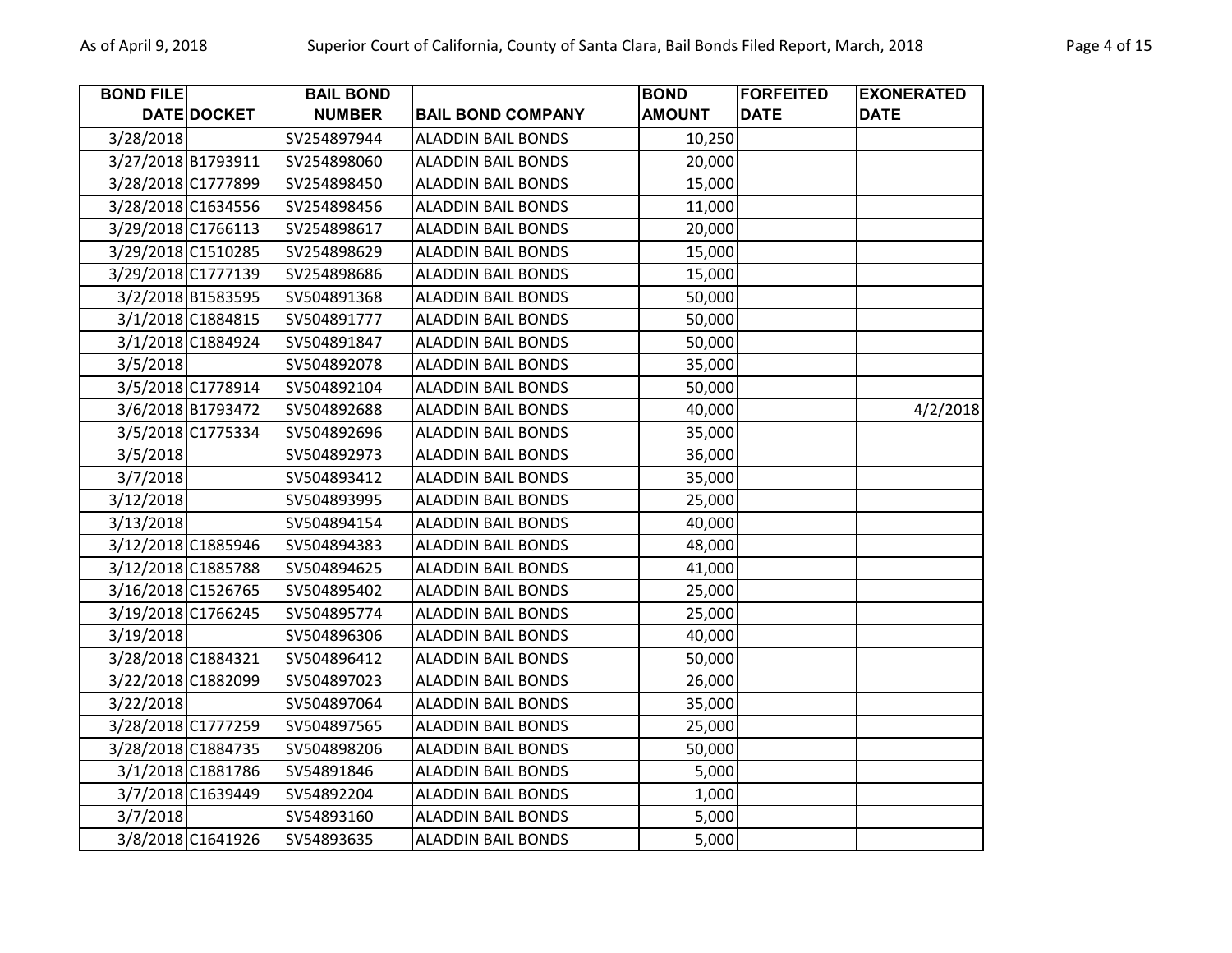| <b>BOND FILE</b> |                    | <b>BAIL BOND</b> |                                | <b>BOND</b>   | <b>FORFEITED</b> | <b>EXONERATED</b> |
|------------------|--------------------|------------------|--------------------------------|---------------|------------------|-------------------|
|                  | DATE DOCKET        | <b>NUMBER</b>    | <b>BAIL BOND COMPANY</b>       | <b>AMOUNT</b> | <b>DATE</b>      | <b>DATE</b>       |
| 3/8/2018         |                    | SV54893636       | <b>ALADDIN BAIL BONDS</b>      | 5,000         |                  |                   |
| 3/12/2018        |                    | SV54894092       | <b>ALADDIN BAIL BONDS</b>      | 5,000         |                  |                   |
|                  | 3/22/2018 C1761163 | SV54894152       | <b>ALADDIN BAIL BONDS</b>      | 5,000         |                  |                   |
|                  | 3/12/2018 C1777597 | SV54894384       | <b>ALADDIN BAIL BONDS</b>      | 5,000         |                  |                   |
| 3/16/2018        |                    | SV54895309       | <b>ALADDIN BAIL BONDS</b>      | 5,000         |                  |                   |
|                  | 3/16/2018 C1885565 | SV54895554       | <b>ALADDIN BAIL BONDS</b>      | 500           |                  | 3/21/2018         |
| 3/8/2018         |                    | AS100145765      | <b>ALICE CORTEZ BAIL BONDS</b> | 25,000        |                  |                   |
|                  | 3/16/2018 F1868223 | AS100145891      | ALICE CORTEZ BAIL BONDS        | 11,000        |                  |                   |
|                  | 3/12/2018 F1867615 |                  | 5113797048 ALL PRO BAIL BONDS  | 6,000         |                  |                   |
|                  | 3/7/2018 C1638487  |                  | 5113839362 ALL PRO BAIL BONDS  | 10,000        |                  |                   |
|                  | 3/8/2018 C1885618  |                  | 5200197894 ALL PRO BAIL BONDS  | 300,000       |                  |                   |
| 3/19/2018        |                    |                  | 5273153454 ALL PRO BAIL BONDS  | 20,000        |                  |                   |
| 3/23/2018        |                    |                  | 5273153524 ALL PRO BAIL BONDS  | 10,000        |                  |                   |
|                  | 3/27/2018 F1766822 |                  | 6.01157E+11 ALL PRO BAIL BONDS | 15,000        |                  |                   |
|                  | 3/15/2018 F1867354 |                  | 6.01612E+11 ALL PRO BAIL BONDS | 15,000        |                  |                   |
|                  | 3/28/2018 C1759609 |                  | 6.01619E+11 ALL PRO BAIL BONDS | 3,000         |                  |                   |
|                  | 3/13/2018 B1896119 |                  | 4.00716E+12 ALL PRO BAIL BONDS | 25,000        |                  |                   |
|                  | 3/23/2018 C1647515 |                  | 6.00618E+12 ALL PRO BAIL BONDS | 20,000        |                  |                   |
|                  | 3/12/2018 C1767082 |                  | 6.00912E+12 ALL PRO BAIL BONDS | 25,000        | 4/3/2018         |                   |
|                  | 3/20/2018 C1640494 |                  | 6.00913E+12 ALL PRO BAIL BONDS | 85,000        |                  |                   |
|                  | 3/20/2018 C1779019 |                  | 6.00914E+12 ALL PRO BAIL BONDS | 50,000        |                  |                   |
|                  | 3/21/2018 B1896649 |                  | 6.01013E+12 ALL PRO BAIL BONDS | 15,000        |                  |                   |
|                  | 3/20/2018 C1772300 |                  | 6.01017E+12 ALL PRO BAIL BONDS | 10,000        |                  |                   |
| 3/16/2018        |                    |                  | 6.01611E+12 ALL PRO BAIL BONDS | 10,000        |                  |                   |
|                  | 3/28/2018 C1886904 |                  | 6.01611E+12 ALL PRO BAIL BONDS | 10,000        |                  |                   |
| 3/13/2018        |                    |                  | 6.01611E+12 ALL PRO BAIL BONDS | 10,000        |                  |                   |
| 3/1/2018         |                    |                  | 6.01611E+12 ALL PRO BAIL BONDS | 25,000        |                  |                   |
|                  | 3/13/2018 C1777669 |                  | 6.01612E+12 ALL PRO BAIL BONDS | 25,000        |                  |                   |
|                  | 3/26/2018 B1583056 |                  | 6.01612E+12 ALL PRO BAIL BONDS | 10,000        |                  |                   |
|                  | 3/28/2018 C1651149 |                  | 6.01612E+12 ALL PRO BAIL BONDS | 15,000        |                  |                   |
|                  | 3/28/2018 C1887273 |                  | 6.01612E+12 ALL PRO BAIL BONDS | 20,000        |                  |                   |
| 3/8/2018         |                    |                  | 6.01612E+12 ALL PRO BAIL BONDS | 11,000        |                  |                   |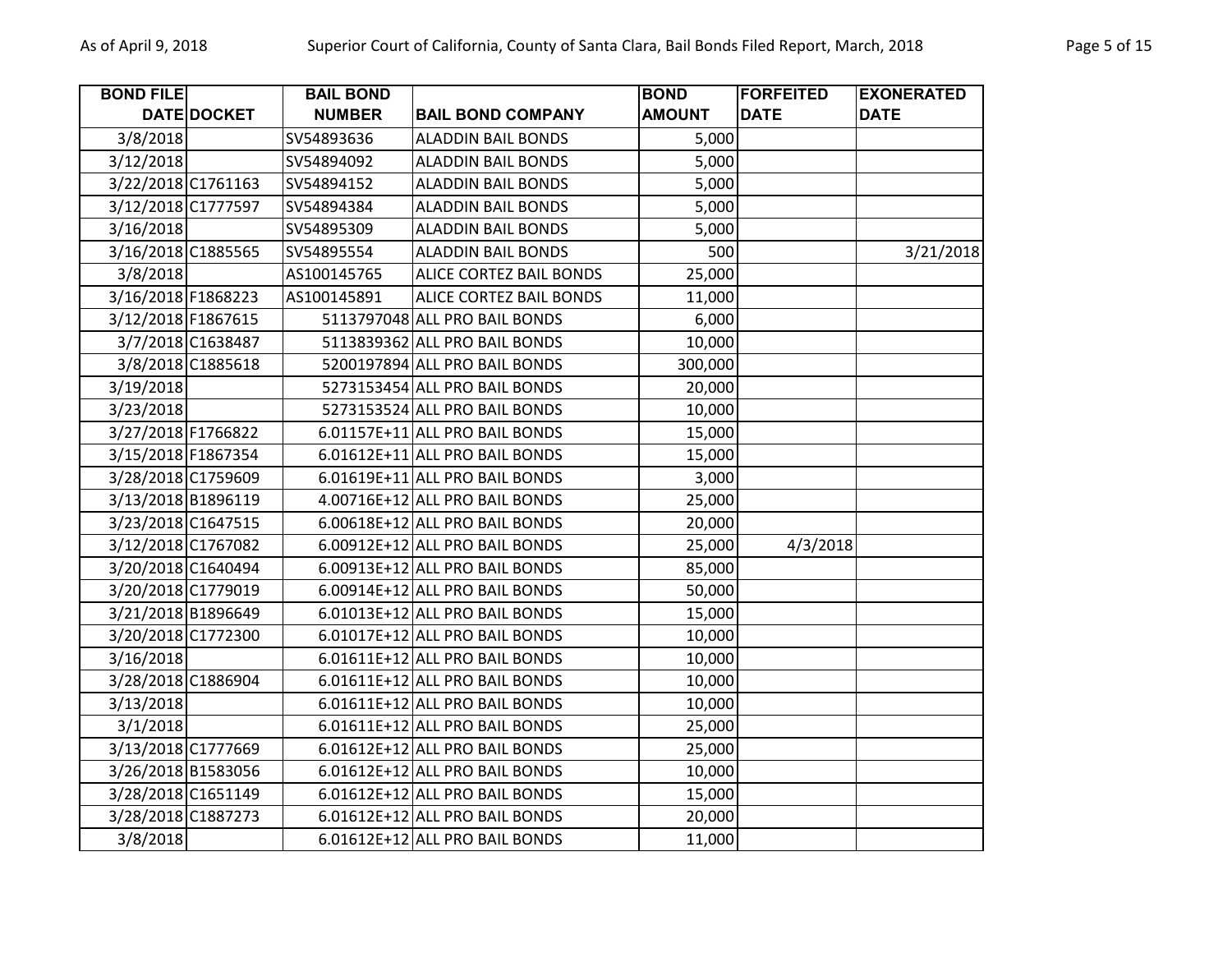| <b>BOND FILE</b>   |                   | <b>BAIL BOND</b> |                                | <b>BOND</b>   | <b>FORFEITED</b> | <b>EXONERATED</b> |
|--------------------|-------------------|------------------|--------------------------------|---------------|------------------|-------------------|
|                    | DATE DOCKET       | <b>NUMBER</b>    | <b>BAIL BOND COMPANY</b>       | <b>AMOUNT</b> | <b>DATE</b>      | <b>DATE</b>       |
|                    | 3/1/2018 C1882995 |                  | 6.01612E+12 ALL PRO BAIL BONDS | 50,000        |                  |                   |
| 3/5/2018           |                   |                  | 6.01612E+12 ALL PRO BAIL BONDS | 10,000        |                  |                   |
| 3/5/2018           |                   |                  | 6.01613E+12 ALL PRO BAIL BONDS | 10,000        |                  |                   |
| 3/27/2018 F1867966 |                   |                  | 6.01613E+12 ALL PRO BAIL BONDS | 10,000        |                  |                   |
| 3/12/2018          |                   |                  | 6.01613E+12 ALL PRO BAIL BONDS | 10,000        |                  |                   |
| 3/28/2018          |                   |                  | 6.01613E+12 ALL PRO BAIL BONDS | 45,000        |                  |                   |
| 3/29/2018 C1882858 |                   |                  | 6.01613E+12 ALL PRO BAIL BONDS | 50,000        |                  |                   |
| 3/13/2018          |                   |                  | 6.01613E+12 ALL PRO BAIL BONDS | 25,000        |                  |                   |
| 3/5/2018           |                   |                  | 6.01613E+12 ALL PRO BAIL BONDS | 21,000        |                  |                   |
| 3/2/2018           |                   |                  | 6.01613E+12 ALL PRO BAIL BONDS | 5,000         |                  |                   |
| 3/1/2018           |                   |                  | 6.01613E+12 ALL PRO BAIL BONDS | 35,000        |                  |                   |
| 3/21/2018 C1771675 |                   |                  | 6.01614E+12 ALL PRO BAIL BONDS | 10,000        |                  |                   |
| 3/29/2018 C1771561 |                   |                  | 6.01614E+12 ALL PRO BAIL BONDS | 1,000         |                  |                   |
|                    | 3/1/2018 C1881099 |                  | 6.01614E+12 ALL PRO BAIL BONDS | 1,000         |                  |                   |
| 3/29/2018 C1887088 |                   |                  | 6.01614E+12 ALL PRO BAIL BONDS | 25,000        |                  |                   |
| 3/9/2018           |                   |                  | 6.01614E+12 ALL PRO BAIL BONDS | 50,000        |                  |                   |
| 3/1/2018           |                   |                  | 6.01614E+12 ALL PRO BAIL BONDS | 30,000        |                  |                   |
| 3/16/2018          |                   |                  | 6.01614E+12 ALL PRO BAIL BONDS | 136,000       |                  |                   |
| 3/22/2018          |                   |                  | 6.01614E+12 ALL PRO BAIL BONDS | 10,000        |                  |                   |
| 3/1/2018           |                   |                  | 6.01614E+12 ALL PRO BAIL BONDS | 15,000        |                  |                   |
| 3/19/2018 C1767776 |                   |                  | 6.01615E+12 ALL PRO BAIL BONDS | 500           |                  |                   |
| 3/16/2018          |                   |                  | 6.01615E+12 ALL PRO BAIL BONDS | 35,000        |                  |                   |
| 3/23/2018 C1882997 |                   |                  | 6.01615E+12 ALL PRO BAIL BONDS | 50,000        |                  |                   |
| 3/26/2018 B1792528 |                   |                  | 6.01615E+12 ALL PRO BAIL BONDS | 10,000        | 3/26/2018        |                   |
| 3/12/2018 C1779904 |                   |                  | 6.01615E+12 ALL PRO BAIL BONDS | 35,000        |                  |                   |
| 3/28/2018 B1896499 |                   |                  | 6.01616E+12 ALL PRO BAIL BONDS | 15,000        |                  |                   |
| 3/13/2018          |                   |                  | 6.01616E+12 ALL PRO BAIL BONDS | 10,000        |                  |                   |
| 3/16/2018          |                   |                  | 6.01616E+12 ALL PRO BAIL BONDS | 50,000        |                  |                   |
| 3/21/2018          |                   |                  | 6.01616E+12 ALL PRO BAIL BONDS | 15,000        |                  |                   |
| 3/13/2018 C1780912 |                   |                  | 6.01616E+12 ALL PRO BAIL BONDS | 10,000        |                  |                   |
|                    | 3/7/2018 B1897010 |                  | 6.01616E+12 ALL PRO BAIL BONDS | 25,000        |                  |                   |
| 3/13/2018 C1779034 |                   |                  | 6.01616E+12 ALL PRO BAIL BONDS | 40,000        |                  |                   |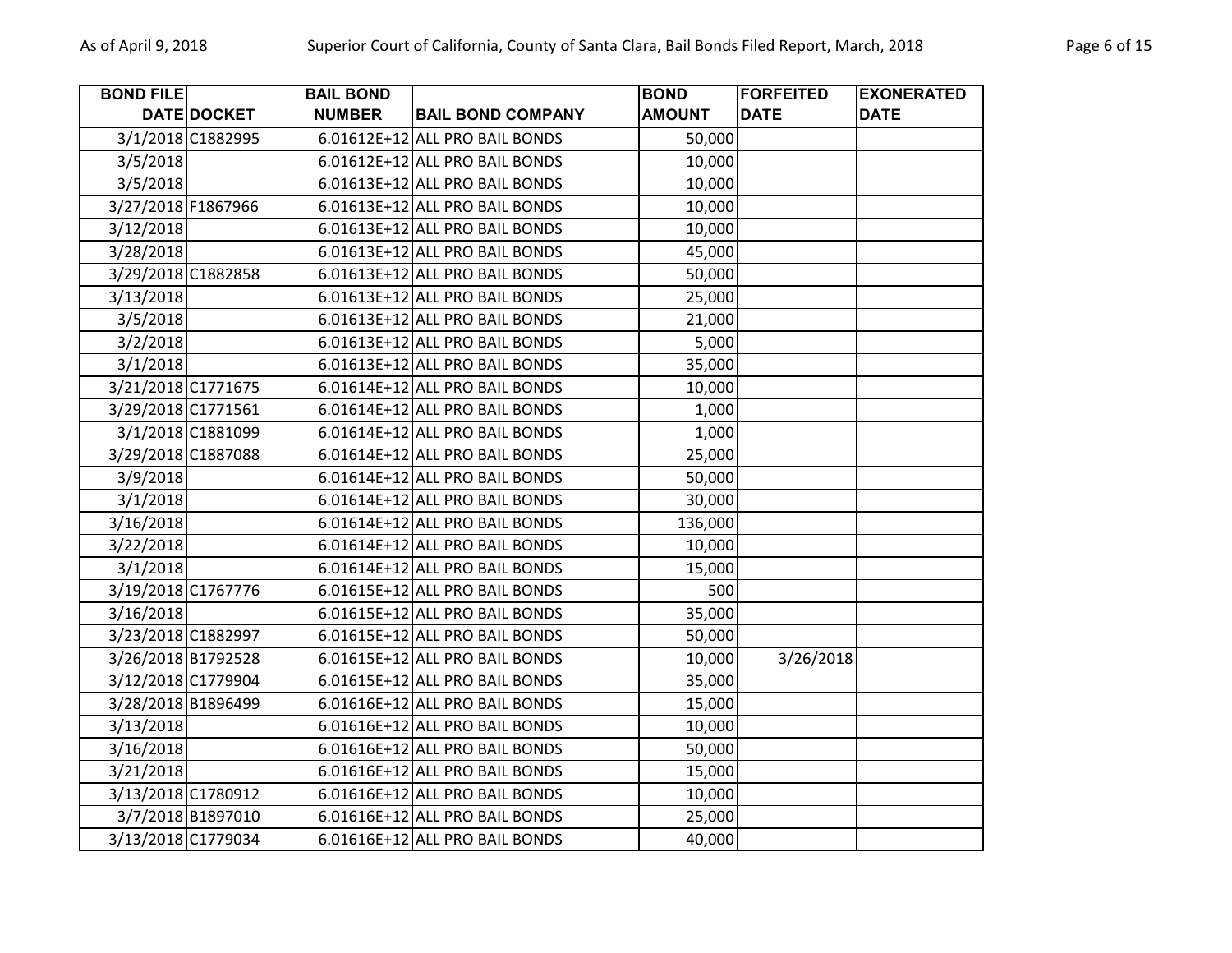| <b>BOND FILE</b>   |                   | <b>BAIL BOND</b> |                                   | <b>BOND</b>   | <b>FORFEITED</b> | <b>EXONERATED</b> |
|--------------------|-------------------|------------------|-----------------------------------|---------------|------------------|-------------------|
|                    | DATE DOCKET       | <b>NUMBER</b>    | <b>BAIL BOND COMPANY</b>          | <b>AMOUNT</b> | <b>DATE</b>      | <b>DATE</b>       |
| 3/9/2018           |                   |                  | 6.01616E+12 ALL PRO BAIL BONDS    | 51,000        |                  |                   |
|                    | 3/5/2018 C1775241 |                  | 6.01617E+12 ALL PRO BAIL BONDS    | 25,000        |                  |                   |
| 3/27/2018          |                   |                  | 6.01617E+12 ALL PRO BAIL BONDS    | 21,000        |                  |                   |
| 3/23/2018          |                   |                  | 6.01617E+12 ALL PRO BAIL BONDS    | 15,000        |                  |                   |
| 3/16/2018 C1780822 |                   |                  | 6.01617E+12 ALL PRO BAIL BONDS    | 7,500         |                  |                   |
| 3/28/2018 C1884434 |                   |                  | 6.01617E+12 ALL PRO BAIL BONDS    | 10,000        |                  |                   |
| 3/22/2018 B1795408 |                   |                  | 6.01617E+12 ALL PRO BAIL BONDS    | 15,000        |                  |                   |
| 3/22/2018 C1772539 |                   |                  | 6.01617E+12 ALL PRO BAIL BONDS    | 25,000        |                  |                   |
| 3/16/2018          |                   |                  | 6.01617E+12 ALL PRO BAIL BONDS    | 5,000         |                  |                   |
|                    | 3/6/2018 C1883669 |                  | 6.01617E+12 ALL PRO BAIL BONDS    | 25,000        | 3/21/2018        |                   |
| 3/23/2018          |                   |                  | 6.01618E+12 ALL PRO BAIL BONDS    | 15,000        |                  |                   |
| 3/13/2018          |                   |                  | 6.01618E+12 ALL PRO BAIL BONDS    | 35,250        |                  |                   |
| 3/19/2018          |                   |                  | 6.01618E+12 ALL PRO BAIL BONDS    | 50,000        |                  |                   |
| 3/23/2018 C1223475 |                   |                  | 6.01618E+12 ALL PRO BAIL BONDS    | 20,000        |                  |                   |
| 3/7/2018           |                   |                  | 6.01618E+12 ALL PRO BAIL BONDS    | 15,000        |                  |                   |
| 3/13/2018 C1883286 |                   |                  | 6.01618E+12 ALL PRO BAIL BONDS    | 10,000        |                  |                   |
|                    | 3/1/2018 C1884204 |                  | 6.01618E+12 ALL PRO BAIL BONDS    | 13,500        | 3/6/2018         |                   |
| 3/20/2018 F1867749 |                   |                  | 6.01618E+12 ALL PRO BAIL BONDS    | 10,000        |                  |                   |
| 3/19/2018 C1774081 |                   |                  | 6.01618E+12 ALL PRO BAIL BONDS    | 15,000        |                  |                   |
| 3/16/2018 F1868119 |                   |                  | 6.01618E+12 ALL PRO BAIL BONDS    | 6,000         |                  | 3/27/2018         |
| 3/28/2018          |                   |                  | 6.01618E+12 ALL PRO BAIL BONDS    | 11,000        |                  |                   |
| 3/19/2018 C1506196 |                   |                  | 6.01618E+12 ALL PRO BAIL BONDS    | 25,000        |                  |                   |
| 3/2/2018           |                   |                  | 6.01618E+12 ALL PRO BAIL BONDS    | 30,000        |                  |                   |
| 3/16/2018          |                   |                  | 6.01618E+12 ALL PRO BAIL BONDS    | 5,000         |                  |                   |
| 3/21/2018          |                   |                  | 6.01619E+12 ALL PRO BAIL BONDS    | 26,000        |                  |                   |
| 3/19/2018          |                   |                  | 6.01619E+12 ALL PRO BAIL BONDS    | 10,000        |                  |                   |
| 3/27/2018          |                   |                  | 6.01619E+12 ALL PRO BAIL BONDS    | 25,000        |                  |                   |
| 3/19/2018          |                   |                  | 6.01619E+12 ALL PRO BAIL BONDS    | 35,000        |                  |                   |
| 3/1/2018           |                   |                  | 6.01619E+12 ALL PRO BAIL BONDS    | 31,000        |                  |                   |
| 3/16/2018          |                   |                  | 6.01619E+12 ALL PRO BAIL BONDS    | 25,000        |                  |                   |
| 3/21/2018 C1775195 |                   |                  | 5273125882 ANGEL LOPEZ BAIL BONDS | 15,000        |                  |                   |
| 3/7/2018           |                   | T10050644453     | <b>BAD BOYS BAIL BONDS</b>        | 10,000        |                  |                   |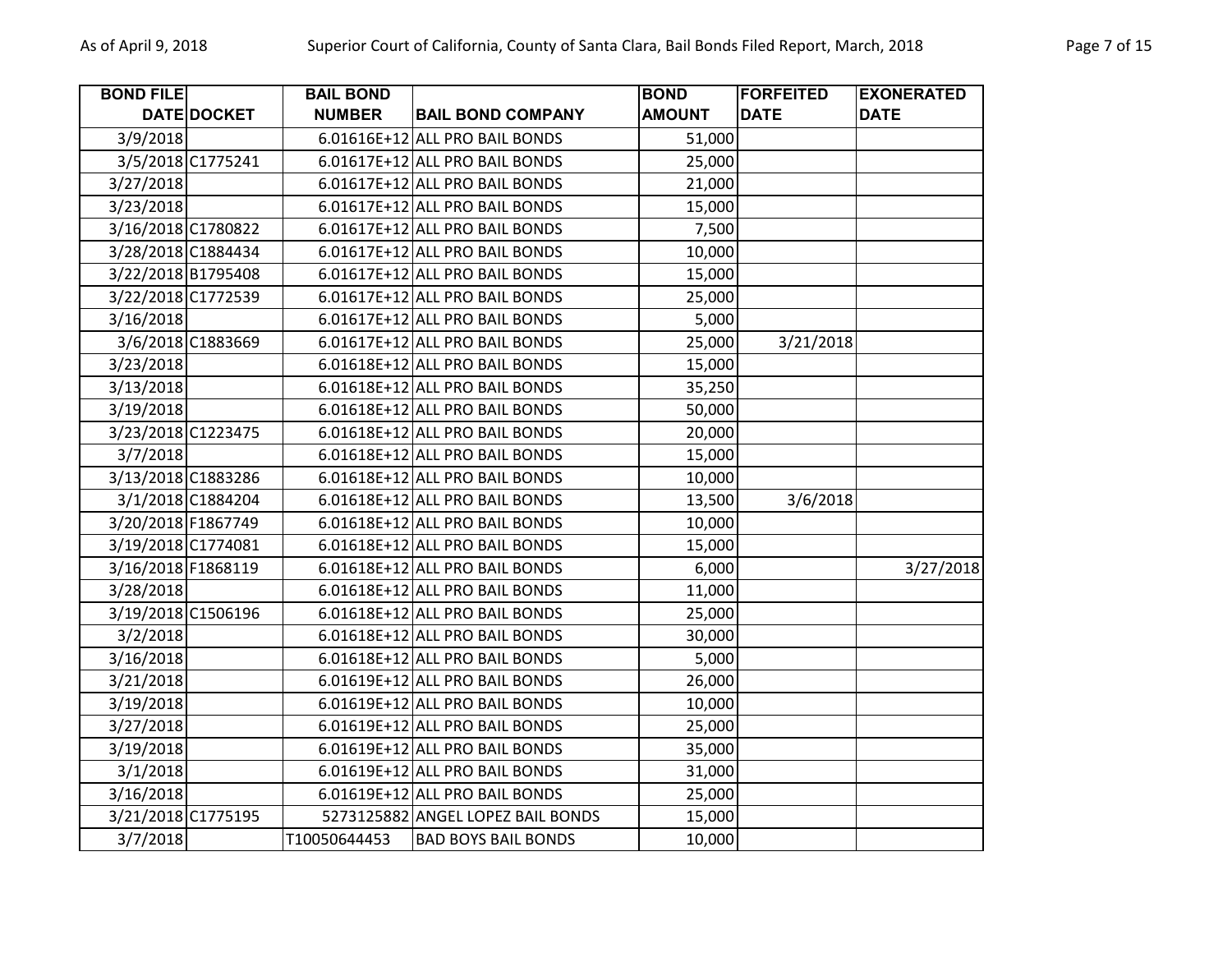| <b>BOND FILE</b>   |                    | <b>BAIL BOND</b>    |                            | <b>BOND</b>   | <b>FORFEITED</b> | <b>EXONERATED</b> |
|--------------------|--------------------|---------------------|----------------------------|---------------|------------------|-------------------|
|                    | DATE DOCKET        | <b>NUMBER</b>       | <b>BAIL BOND COMPANY</b>   | <b>AMOUNT</b> | <b>DATE</b>      | <b>DATE</b>       |
|                    | 3/5/2018 C1775103  | T10050660373        | <b>BAD BOYS BAIL BONDS</b> | 75,000        |                  |                   |
| 3/21/2018 C1779423 |                    | T10050665269        | <b>BAD BOYS BAIL BONDS</b> | 90,000        |                  |                   |
| 3/21/2018 B1794202 |                    | T1050651280         | <b>BAD BOYS BAIL BONDS</b> | 10,000        |                  |                   |
|                    | 3/2/2018 C1883694  | T1050657626         | <b>BAD BOYS BAIL BONDS</b> | 10,000        | 3/8/2018         |                   |
| 3/12/2018          |                    | T1050660286         | <b>BAD BOYS BAIL BONDS</b> | 10,000        |                  |                   |
| 3/12/2018          |                    | T1050660288         | <b>BAD BOYS BAIL BONDS</b> | 6,000         |                  |                   |
| 3/12/2018          |                    | T1050660714         | <b>BAD BOYS BAIL BONDS</b> | 10,000        |                  |                   |
| 3/19/2018          |                    | T1050661032         | <b>BAD BOYS BAIL BONDS</b> | 5,000         |                  |                   |
| 3/22/2018          |                    | T1050661794         | <b>BAD BOYS BAIL BONDS</b> | 10,000        |                  |                   |
| 3/19/2018 C1886331 |                    | T1050661795         | <b>BAD BOYS BAIL BONDS</b> | 8,000         |                  |                   |
| 3/28/2018 C1884445 |                    | T1050664404         | <b>BAD BOYS BAIL BONDS</b> | 10,000        |                  |                   |
| 3/23/2018 C1885725 |                    | T1050664405         | <b>BAD BOYS BAIL BONDS</b> | 6,000         |                  |                   |
| 3/19/2018          |                    | T1050667964         | <b>BAD BOYS BAIL BONDS</b> | 6,000         |                  |                   |
|                    | 3/28/2018 C1770474 | T1050667967         | <b>BAD BOYS BAIL BONDS</b> | 10,000        |                  |                   |
| 3/21/2018 C1763831 |                    | T1050667968         | <b>BAD BOYS BAIL BONDS</b> | 10,000        |                  |                   |
|                    | 3/23/2018 C1886934 | T1050667969         | <b>BAD BOYS BAIL BONDS</b> | 10,000        |                  |                   |
|                    | 3/23/2018 C1521639 | T1050667970         | <b>BAD BOYS BAIL BONDS</b> | 10,000        |                  |                   |
| 3/28/2018 C1884445 |                    | T1050671732         | <b>BAD BOYS BAIL BONDS</b> | 6,500         |                  |                   |
| 3/21/2018          |                    | 216674 T20050657296 | <b>BAD BOYS BAIL BONDS</b> | 11,000        |                  |                   |
|                    | 3/5/2018 C1778631  | T20050664763        | <b>BAD BOYS BAIL BONDS</b> | 78,000        | 3/13/2018        |                   |
|                    | 3/12/2018 C1775833 | T25050661068        | <b>BAD BOYS BAIL BONDS</b> | 140,000       |                  |                   |
| 3/12/2018 C1772726 |                    | T2550661802         | <b>BAD BOYS BAIL BONDS</b> | 20,000        |                  |                   |
| 3/12/2018 C1761831 |                    | T2550661805         | <b>BAD BOYS BAIL BONDS</b> | 20,000        |                  |                   |
| 3/23/2018 C1512647 |                    | T2550661806         | <b>BAD BOYS BAIL BONDS</b> | 25,000        |                  |                   |
|                    | 3/29/2018 C1881236 | T2550661807         | <b>BAD BOYS BAIL BONDS</b> | 15,000        | 4/2/2018         |                   |
|                    | 3/6/2018 B1895811  | T2550663368         | <b>BAD BOYS BAIL BONDS</b> | 20,000        |                  |                   |
|                    | 3/5/2018 C1772530  | T2550664406         | <b>BAD BOYS BAIL BONDS</b> | 15,000        |                  |                   |
|                    | 3/1/2018 F1868004  | T2550664417         | <b>BAD BOYS BAIL BONDS</b> | 25,000        |                  |                   |
|                    | 3/5/2018 C1780909  | T2550664418         | <b>BAD BOYS BAIL BONDS</b> | 17,000        | 3/21/2018        |                   |
| 3/15/2018 F1868185 |                    | T2550664419         | <b>BAD BOYS BAIL BONDS</b> | 25,000        |                  |                   |
| 3/7/2018           |                    | T2550664420         | <b>BAD BOYS BAIL BONDS</b> | 15,000        |                  |                   |
|                    | 3/19/2018 C1780167 | T2550664745         | <b>BAD BOYS BAIL BONDS</b> | 12,000        |                  |                   |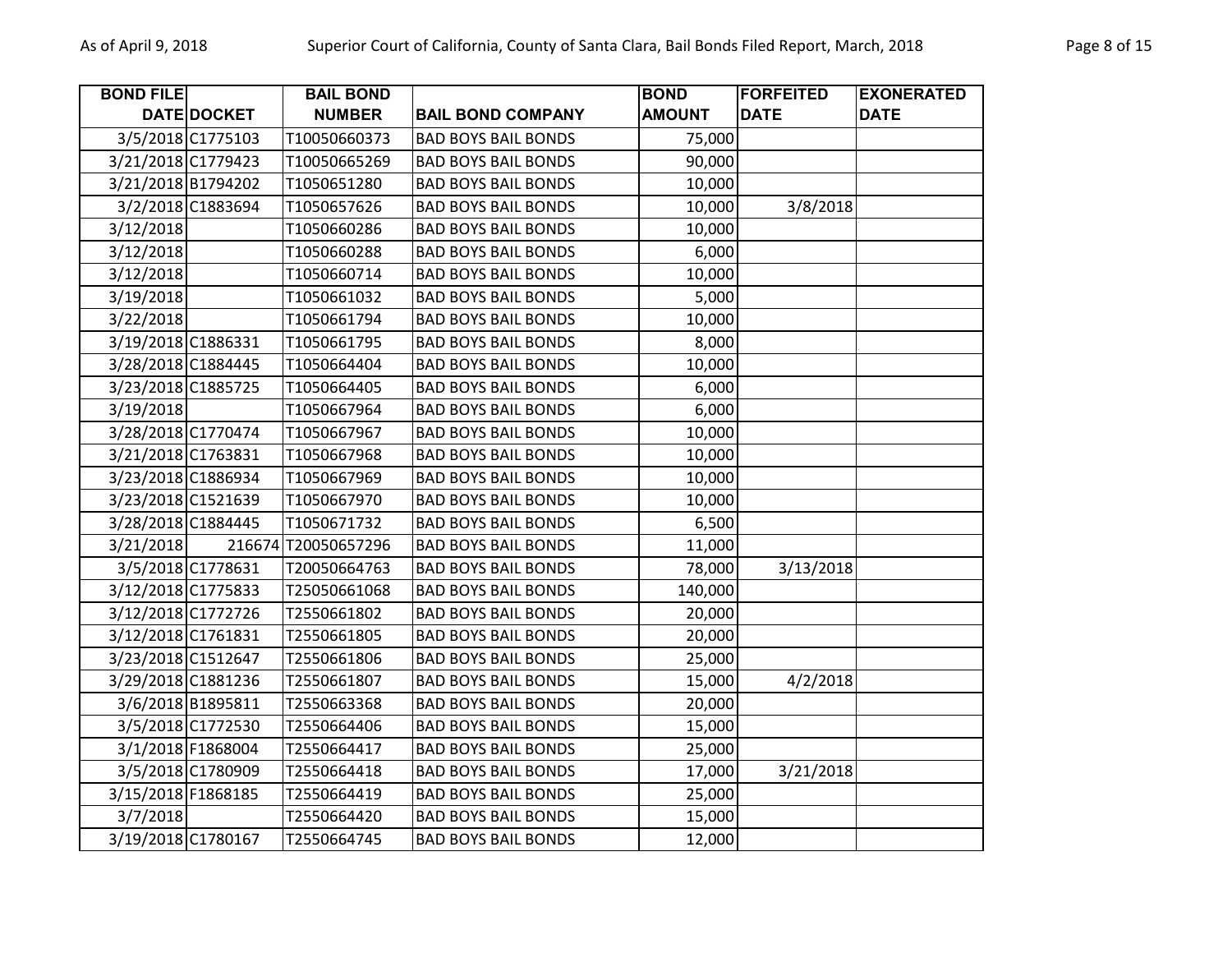| <b>BOND FILE</b>   |                    | <b>BAIL BOND</b> |                                | <b>BOND</b>   | <b>FORFEITED</b> | <b>EXONERATED</b> |
|--------------------|--------------------|------------------|--------------------------------|---------------|------------------|-------------------|
|                    | <b>DATE DOCKET</b> | <b>NUMBER</b>    | <b>BAIL BOND COMPANY</b>       | <b>AMOUNT</b> | <b>DATE</b>      | <b>DATE</b>       |
| 3/22/2018          |                    | T2550665240      | <b>BAD BOYS BAIL BONDS</b>     | 20,000        |                  |                   |
| 3/16/2018          |                    | T2550665241      | <b>BAD BOYS BAIL BONDS</b>     | 25,000        |                  |                   |
| 3/14/2018          |                    | T2550667074      | <b>BAD BOYS BAIL BONDS</b>     | 25,000        |                  |                   |
| 3/13/2018          |                    | T2550667075      | <b>BAD BOYS BAIL BONDS</b>     | 20,000        |                  |                   |
| 3/28/2018 C1884445 |                    | T2550667983      | <b>BAD BOYS BAIL BONDS</b>     | 15,000        |                  |                   |
| 3/23/2018          |                    | T2550667984      | <b>BAD BOYS BAIL BONDS</b>     | 25,000        |                  |                   |
| 3/29/2018 C1884445 |                    | T2550668413      | <b>BAD BOYS BAIL BONDS</b>     | 15,000        |                  |                   |
| 3/28/2018 C1884405 |                    | T2550668987      | <b>BAD BOYS BAIL BONDS</b>     | 25,000        |                  |                   |
|                    | 3/1/2018 B1794917  | T5050657809      | <b>BAD BOYS BAIL BONDS</b>     | 50,000        |                  |                   |
| 3/19/2018          |                    | T5050657811      | <b>BAD BOYS BAIL BONDS</b>     | 35,000        |                  |                   |
| 3/5/2018           |                    | T5050660370      | <b>BAD BOYS BAIL BONDS</b>     | 30,000        |                  |                   |
| 3/13/2018 C1884385 |                    | T5050660741      | <b>BAD BOYS BAIL BONDS</b>     | 50,000        |                  |                   |
| 3/12/2018 C1481966 |                    | T5050660820      | <b>BAD BOYS BAIL BONDS</b>     | 30,000        |                  |                   |
| 3/19/2018          |                    | T5050661057      | <b>BAD BOYS BAIL BONDS</b>     | 50,000        |                  |                   |
| 3/28/2018          |                    | T5050661837      | <b>BAD BOYS BAIL BONDS</b>     | 50,000        |                  |                   |
| 3/23/2018 C1885197 |                    | T5050663375      | <b>BAD BOYS BAIL BONDS</b>     | 40,000        |                  |                   |
| 3/6/2018           |                    | T5050664883      | <b>BAD BOYS BAIL BONDS</b>     | 26,000        |                  |                   |
| 3/23/2018 C1883659 |                    | T5050668004      | <b>BAD BOYS BAIL BONDS</b>     | 25,000        | 4/4/2018         |                   |
| 3/28/2018          |                    | T5050671511      | <b>BAD BOYS BAIL BONDS</b>     | 50,000        |                  |                   |
| 3/28/2018 C1884445 |                    | T550657781       | <b>BAD BOYS BAIL BONDS</b>     | 1,000         |                  |                   |
| 3/12/2018 C1778777 |                    | T550660268       | <b>BAD BOYS BAIL BONDS</b>     | 5,000         |                  |                   |
|                    | 3/9/2018 C1779905  | T550660348       | <b>BAD BOYS BAIL BONDS</b>     | 5,000         |                  |                   |
| 3/12/2018 C1777230 |                    | T550660350       | <b>BAD BOYS BAIL BONDS</b>     | 5,000         |                  |                   |
| 3/28/2018 C1079342 |                    | T550660704       | <b>BAD BOYS BAIL BONDS</b>     | 4,000         |                  |                   |
| 3/13/2018 C1779854 |                    | T550664849       | <b>BAD BOYS BAIL BONDS</b>     | 3,500         |                  |                   |
| 3/2/2018           |                    | T550664850       | <b>BAD BOYS BAIL BONDS</b>     | 5,000         |                  |                   |
| 3/7/2018           |                    | T7550664441      | <b>BAD BOYS BAIL BONDS</b>     | 50,000        |                  |                   |
| 3/16/2018          |                    | T7550664442      | <b>BAD BOYS BAIL BONDS</b>     | 20,000        |                  |                   |
| 3/23/2018 C1886790 |                    | T7550669009      | <b>BAD BOYS BAIL BONDS</b>     | 65,000        |                  |                   |
| 3/28/2018 C1886933 |                    | T7550671530      | <b>BAD BOYS BAIL BONDS</b>     | 66,000        |                  |                   |
| 3/23/2018 C1651264 |                    | SS7500415        | <b>BAIL CENTRAL BAIL BONDS</b> | 16,000        |                  |                   |
|                    | 3/5/2018 C1884955  | CS251814850      | <b>BAIL HOTLINE BAIL BONDS</b> | 11,000        |                  |                   |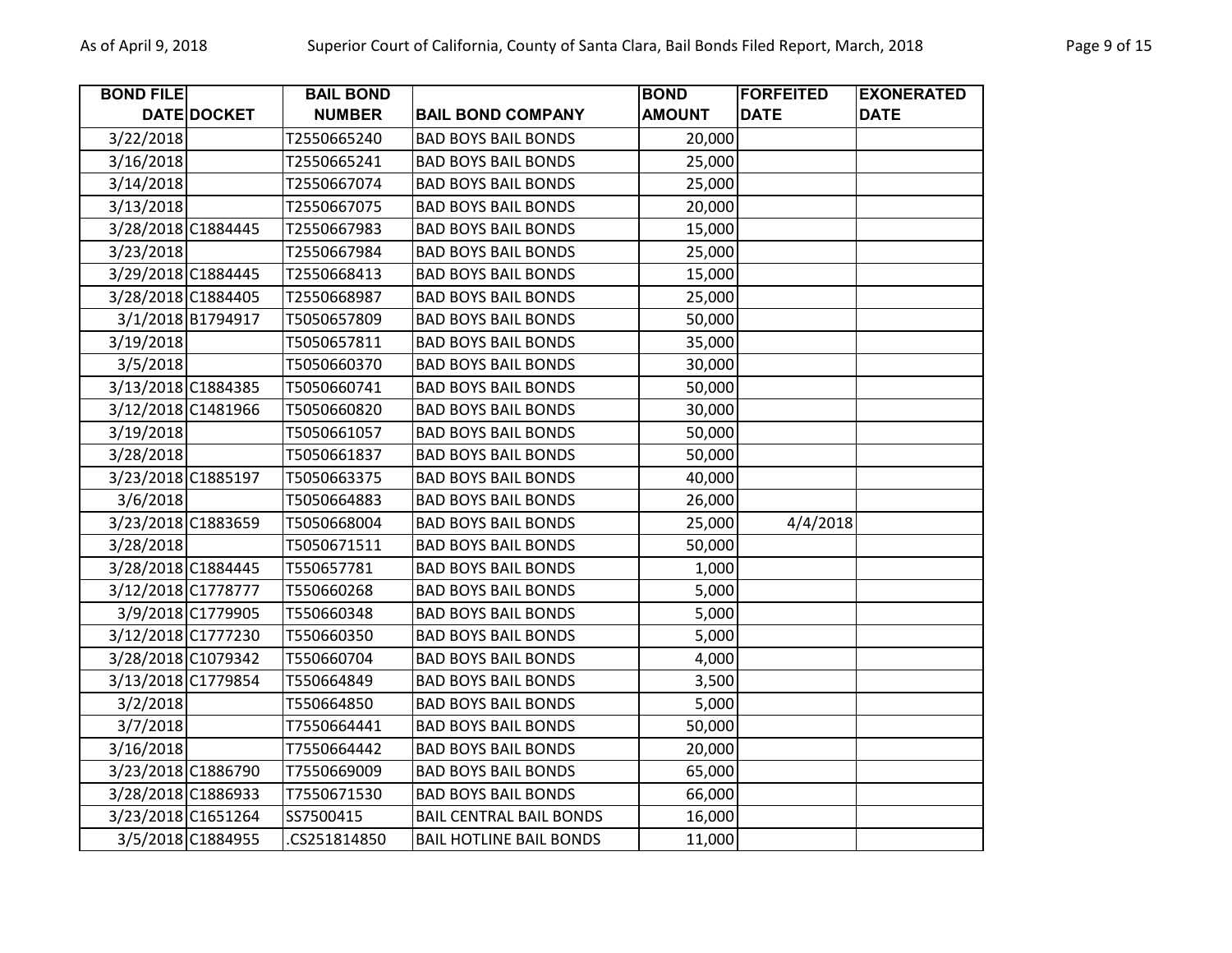| <b>BOND FILE</b> |                    | <b>BAIL BOND</b> |                                | <b>BOND</b>   | <b>FORFEITED</b> | <b>EXONERATED</b> |
|------------------|--------------------|------------------|--------------------------------|---------------|------------------|-------------------|
|                  | DATE DOCKET        | <b>NUMBER</b>    | <b>BAIL BOND COMPANY</b>       | <b>AMOUNT</b> | <b>DATE</b>      | <b>DATE</b>       |
|                  | 3/1/2018 F1766869  | AS150101227      | <b>BAIL HOTLINE BAIL BONDS</b> | 75,000        | 3/29/2018        |                   |
|                  | 3/13/2018 C1778563 | AS15507968       | <b>BAIL HOTLINE BAIL BONDS</b> | 15,000        | 3/29/2018        |                   |
|                  | 3/8/2018 F1867601  | AS250101468      | <b>BAIL HOTLINE BAIL BONDS</b> | 60,000        | 3/23/2018        |                   |
|                  | 3/5/2018 C1649264  | AS50209227       | <b>BAIL HOTLINE BAIL BONDS</b> | 50,000        |                  |                   |
|                  | 3/29/2018 B1896901 | FC1501855885     | <b>BAIL HOTLINE BAIL BONDS</b> | 120,000       |                  |                   |
|                  | 3/6/2018 C1885275  | FCS1001855369    | <b>BAIL HOTLINE BAIL BONDS</b> | 61,000        |                  |                   |
|                  | 3/9/2018 F1766756  | FCS1001855371    | <b>BAIL HOTLINE BAIL BONDS</b> | 85,000        |                  |                   |
|                  | 3/8/2018 C1885266  | FCS1001855372    | <b>BAIL HOTLINE BAIL BONDS</b> | 98,000        | 4/4/2018         |                   |
| 3/13/2018        |                    | FCS1001855520    | <b>BAIL HOTLINE BAIL BONDS</b> | 51,000        |                  |                   |
|                  | 3/20/2018 F1868070 | FCS1001855521    | <b>BAIL HOTLINE BAIL BONDS</b> | 70,000        | 3/22/2018        |                   |
| 3/21/2018        |                    | FCS1001855551    | <b>BAIL HOTLINE BAIL BONDS</b> | 100,000       |                  |                   |
|                  | 3/19/2018 C1886622 | FCS1001855552    | <b>BAIL HOTLINE BAIL BONDS</b> | 100,000       |                  |                   |
|                  | 3/29/2018 C1887765 | FCS1001855554    | <b>BAIL HOTLINE BAIL BONDS</b> | 90,000        |                  |                   |
|                  | 3/5/2018 C1884955  | FCS101810954     | <b>BAIL HOTLINE BAIL BONDS</b> | 5,000         | 3/28/2018        |                   |
|                  | 3/5/2018 C1882536  | FCS101840919     | <b>BAIL HOTLINE BAIL BONDS</b> | 1,000         | 3/28/2018        |                   |
|                  | 3/7/2018 C1882352  | FCS101840920     | <b>BAIL HOTLINE BAIL BONDS</b> | 6,000         | 3/26/2018        |                   |
|                  | 3/8/2018 C1885953  | FCS101840921     | <b>BAIL HOTLINE BAIL BONDS</b> | 10,000        |                  | 3/22/2018         |
|                  | 3/8/2018 C1881116  | FCS101840922     | <b>BAIL HOTLINE BAIL BONDS</b> | 1,000         | 3/14/2018        |                   |
|                  | 3/9/2018 C1882148  | FCS101840923     | <b>BAIL HOTLINE BAIL BONDS</b> | 10,000        |                  |                   |
|                  | 3/13/2018 C1881229 | FCS101840924     | <b>BAIL HOTLINE BAIL BONDS</b> | 10,000        |                  | 3/23/2018         |
|                  | 3/28/2018 C1885953 | FCS101840926     | <b>BAIL HOTLINE BAIL BONDS</b> | 5,000         |                  |                   |
|                  | 3/28/2018 C1885529 | FCS101845277     | <b>BAIL HOTLINE BAIL BONDS</b> | 1,000         |                  |                   |
|                  | 3/19/2018 C1886315 | FCS101852850     | <b>BAIL HOTLINE BAIL BONDS</b> | 1,000         |                  |                   |
|                  | 3/19/2018 C1371648 | FCS101852851     | <b>BAIL HOTLINE BAIL BONDS</b> | 1,000         |                  |                   |
|                  | 3/19/2018 C1496954 | FCS101852852     | <b>BAIL HOTLINE BAIL BONDS</b> | 10,000        |                  |                   |
|                  | 3/19/2018 C1774923 | FCS101852853     | <b>BAIL HOTLINE BAIL BONDS</b> | 2,000         |                  |                   |
| 3/22/2018        |                    | FCS101852854     | <b>BAIL HOTLINE BAIL BONDS</b> | 10,000        |                  |                   |
|                  | 3/21/2018 C1769710 | FCS101852856     | <b>BAIL HOTLINE BAIL BONDS</b> | 5,000         |                  |                   |
|                  | 3/23/2018 C1886683 | FCS1501835000    | <b>BAIL HOTLINE BAIL BONDS</b> | 110,000       |                  |                   |
|                  | 3/28/2018 C1886451 | FCS1501855822    | <b>BAIL HOTLINE BAIL BONDS</b> | 105,000       |                  |                   |
|                  | 3/16/2018 C1652968 | FCS1852542       | <b>BAIL HOTLINE BAIL BONDS</b> | 5,000         |                  |                   |
|                  | 3/12/2018 C1777260 | FCS2501815365    | <b>BAIL HOTLINE BAIL BONDS</b> | 215,000       |                  |                   |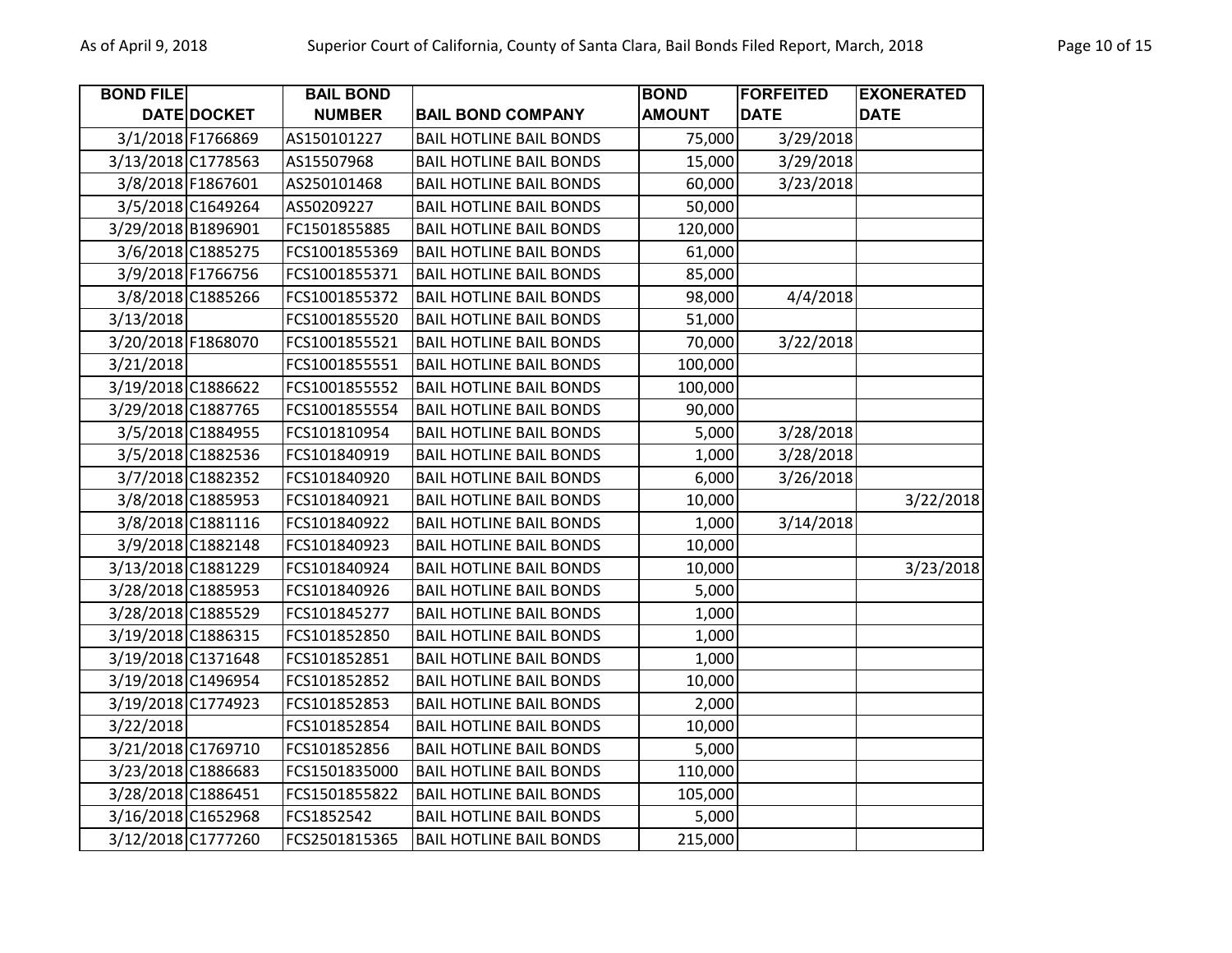| <b>BOND FILE</b> |                    | <b>BAIL BOND</b> |                                | <b>BOND</b>   | <b>FORFEITED</b> | <b>EXONERATED</b> |
|------------------|--------------------|------------------|--------------------------------|---------------|------------------|-------------------|
|                  | DATE DOCKET        | <b>NUMBER</b>    | <b>BAIL BOND COMPANY</b>       | <b>AMOUNT</b> | <b>DATE</b>      | <b>DATE</b>       |
|                  | 3/19/2018 C1884058 | FCS2501832665    | <b>BAIL HOTLINE BAIL BONDS</b> | 155,000       |                  |                   |
| 3/6/2018         |                    | FCS251814848     | <b>BAIL HOTLINE BAIL BONDS</b> | 25,000        |                  |                   |
|                  | 3/7/2018 C1884937  | FCS251814849     | <b>BAIL HOTLINE BAIL BONDS</b> | 11,000        | 3/22/2018        |                   |
|                  | 3/5/2018 C1778781  | FCS251814850     | <b>BAIL HOTLINE BAIL BONDS</b> | 11,000        | 3/28/2018        |                   |
|                  | 3/13/2018 C1882472 | FCS251853590     | <b>BAIL HOTLINE BAIL BONDS</b> | 25,000        |                  | 3/23/2018         |
| 3/13/2018        |                    | FCS251853592     | <b>BAIL HOTLINE BAIL BONDS</b> | 25,000        |                  |                   |
| 3/20/2018        |                    | FCS251853593     | <b>BAIL HOTLINE BAIL BONDS</b> | 25,000        |                  |                   |
|                  | 3/16/2018 C1883076 | FCS251853594     | <b>BAIL HOTLINE BAIL BONDS</b> | 25,000        |                  |                   |
|                  | 3/19/2018 C1754946 | FCS251853595     | <b>BAIL HOTLINE BAIL BONDS</b> | 15,000        |                  |                   |
|                  | 3/19/2018 C1886623 | FCS251853596     | <b>BAIL HOTLINE BAIL BONDS</b> | 20,000        |                  |                   |
| 3/21/2018        |                    | FCS251853597     | <b>BAIL HOTLINE BAIL BONDS</b> | 15,000        |                  |                   |
|                  | 3/6/2018 C1885225  | FCS251853672     | <b>BAIL HOTLINE BAIL BONDS</b> | 16,000        | 3/13/2018        |                   |
| 3/6/2018         |                    | FCS251853674     | <b>BAIL HOTLINE BAIL BONDS</b> | 15,000        |                  |                   |
| 3/8/2018         |                    | FCS251853675     | <b>BAIL HOTLINE BAIL BONDS</b> | 20,000        |                  |                   |
|                  | 3/9/2018 F1868072  | FCS251853678     | <b>BAIL HOTLINE BAIL BONDS</b> | 11,000        | 3/16/2018        |                   |
|                  | 3/12/2018 C1780049 | FCS251853679     | <b>BAIL HOTLINE BAIL BONDS</b> | 25,000        |                  |                   |
| 3/12/2018        |                    | FCS251853681     | <b>BAIL HOTLINE BAIL BONDS</b> | 25,000        |                  |                   |
|                  | 3/23/2018 C1494211 | FCS251853771     | <b>BAIL HOTLINE BAIL BONDS</b> | 20,000        |                  |                   |
| 3/23/2018        |                    | FCS251853905     | <b>BAIL HOTLINE BAIL BONDS</b> | 25,000        |                  |                   |
| 3/23/2018        |                    | FCS251853908     | <b>BAIL HOTLINE BAIL BONDS</b> | 25,000        |                  |                   |
|                  | 3/28/2018 C1884948 | FCS251853910     | <b>BAIL HOTLINE BAIL BONDS</b> | 25,000        |                  |                   |
|                  | 3/9/2018 C1885935  | FCS5001835025    | <b>BAIL HOTLINE BAIL BONDS</b> | 500,000       |                  |                   |
|                  | 3/28/2018 C1884814 | FCS5001856247    | <b>BAIL HOTLINE BAIL BONDS</b> | 350,000       |                  |                   |
|                  | 3/2/2018 C1884944  | FCS501819314     | <b>BAIL HOTLINE BAIL BONDS</b> | 27,000        | 3/19/2018        |                   |
|                  | 3/9/2018 C1770879  | FCS501819315     | <b>BAIL HOTLINE BAIL BONDS</b> | 30,000        | 4/4/2018         |                   |
|                  | 3/6/2018 C1757131  | FCS501819317     | <b>BAIL HOTLINE BAIL BONDS</b> | 50,000        |                  |                   |
|                  | 3/15/2018 F1451246 | FCS501819329     | <b>BAIL HOTLINE BAIL BONDS</b> | 50,000        |                  |                   |
| 3/12/2018        |                    | FCS501852130     | <b>BAIL HOTLINE BAIL BONDS</b> | 31,000        |                  |                   |
|                  | 3/9/2018 F1868072  | FCS501852131     | <b>BAIL HOTLINE BAIL BONDS</b> | 35,000        | 4/5/2018         |                   |
|                  | 3/16/2018 C1774159 | FCS501852132     | <b>BAIL HOTLINE BAIL BONDS</b> | 50,000        |                  |                   |
| 3/12/2018        |                    | FCS501852135     | <b>BAIL HOTLINE BAIL BONDS</b> | 25,000        |                  |                   |
| 3/19/2018        |                    | FCS501852139     | <b>BAIL HOTLINE BAIL BONDS</b> | 30,000        |                  |                   |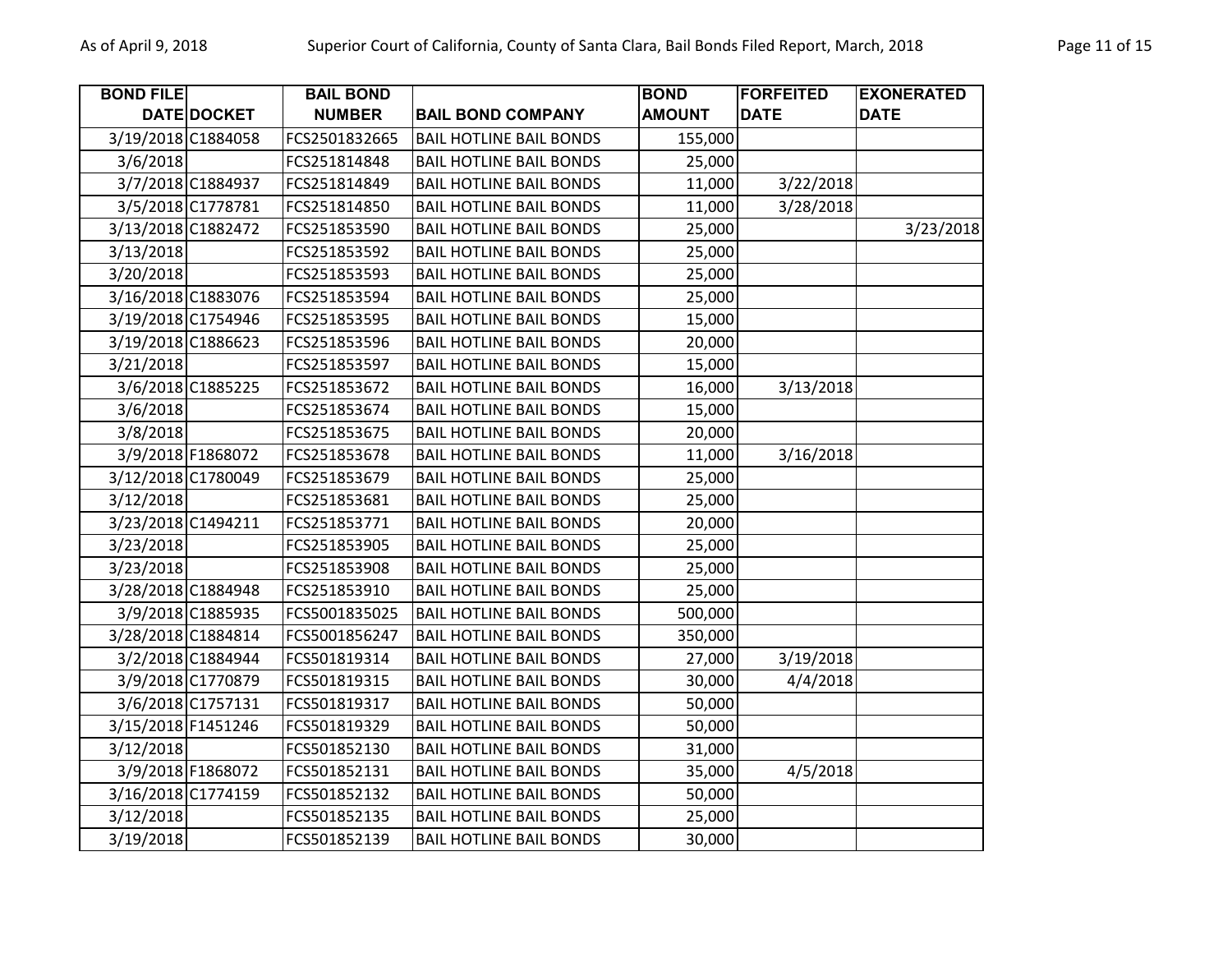| <b>BOND FILE</b> |                    | <b>BAIL BOND</b> |                                  | <b>BOND</b>   | <b>FORFEITED</b> | <b>EXONERATED</b> |
|------------------|--------------------|------------------|----------------------------------|---------------|------------------|-------------------|
|                  | DATE DOCKET        | <b>NUMBER</b>    | <b>BAIL BOND COMPANY</b>         | <b>AMOUNT</b> | <b>DATE</b>      | <b>DATE</b>       |
|                  | 3/20/2018 C1767994 | FCS501854598     | <b>BAIL HOTLINE BAIL BONDS</b>   | 5,000         |                  |                   |
|                  | 3/19/2018 F1765050 | FCS501855019     | <b>BAIL HOTLINE BAIL BONDS</b>   | 50,000        | 3/26/2018        |                   |
|                  | 3/26/2018 C1780392 | FCS501855182     | <b>BAIL HOTLINE BAIL BONDS</b>   | 7,500         | 3/26/2018        |                   |
|                  | 3/28/2018 C1779136 | FCS501855183     | <b>BAIL HOTLINE BAIL BONDS</b>   | 25,000        |                  |                   |
| 3/28/2018        |                    | FCS501857675     | <b>BAIL HOTLINE BAIL BONDS</b>   | 30,000        |                  |                   |
|                  | 3/2/2018 C1637043  | FCS51852466      | <b>BAIL HOTLINE BAIL BONDS</b>   | 5,000         |                  | 3/9/2018          |
|                  | 3/2/2018 C1652998  | FCS5-1852467     | <b>BAIL HOTLINE BAIL BONDS</b>   | 5,000         |                  | 3/9/2018          |
|                  | 3/5/2018 C1883421  | FCS51852468      | <b>BAIL HOTLINE BAIL BONDS</b>   | 5,000         |                  |                   |
|                  | 3/5/2018 C1765797  | FCS51852469      | <b>BAIL HOTLINE BAIL BONDS</b>   | 5,000         |                  |                   |
|                  | 3/16/2018 C1774159 | FCS51852542      | <b>BAIL HOTLINE BAIL BONDS</b>   | 5,000         |                  |                   |
|                  | 3/16/2018 C1886459 | FCS51861010      | <b>BAIL HOTLINE BAIL BONDS</b>   | 2,000         |                  |                   |
|                  | 3/23/2018 C1483746 | FCS51861011      | <b>BAIL HOTLINE BAIL BONDS</b>   | 5,000         |                  |                   |
| 3/21/2018        |                    |                  | 5113763995 BODYGUARD BAIL BONDS  | 10,000        |                  |                   |
|                  | 3/15/2018 B1688090 |                  | 5273037941 BODYGUARD BAIL BONDS  | 25,000        |                  |                   |
| 3/23/2018        |                    |                  | 5273037967 BODYGUARD BAIL BONDS  | 25,000        |                  |                   |
|                  | 3/19/2018 C1884523 |                  | 5551938519 BODYGUARD BAIL BONDS  | 50,000        |                  |                   |
| 3/27/2018        |                    |                  | 5551938551 BODYGUARD BAIL BONDS  | 50,000        |                  |                   |
|                  | 3/19/2018 C1773635 |                  | 5551938577 BODYGUARD BAIL BONDS  | 50,000        |                  |                   |
|                  | 3/16/2018 C1881169 |                  | 5273060480 BONZAI BAIL BONDS     | 25,000        |                  |                   |
|                  | 3/27/2018 C1884425 | 2018BB003063     | <b>DISCREET BAIL BONDS</b>       | 11,000        |                  |                   |
| 3/6/2018         |                    | 2018CC002391     | <b>DISCREET BAIL BONDS</b>       | 25,000        |                  |                   |
| 3/9/2018         |                    | 2018CC002392     | <b>DISCREET BAIL BONDS</b>       | 25,000        |                  |                   |
| 3/19/2018        |                    | 2018CC002396     | <b>DISCREET BAIL BONDS</b>       | 25,000        |                  |                   |
|                  | 3/2/2018 F1867437  | 2018DD001921     | <b>DISCREET BAIL BONDS</b>       | 10,000        |                  |                   |
|                  | 3/8/2018 E1007591  | 2018CC002111     | <b>ESPINOZA BAIL BONDS</b>       | 25,000        |                  |                   |
|                  | 3/23/2018 C1883470 | 2018CC002127     | <b>ESPINOZA BAIL BONDS</b>       | 20,000        |                  |                   |
| 3/5/2018         |                    | 2018CC009340     | <b>ESPINOZA BAIL BONDS</b>       | 15,000        |                  |                   |
|                  | 3/2/2018 C1763253  | 2018DD001707     | <b>ESPINOZA BAIL BONDS</b>       | 50,000        | 3/16/2018        |                   |
|                  | 3/12/2018 B1794717 | 2018DD007108     | <b>ESPINOZA BAIL BONDS</b>       | 15,000        |                  |                   |
|                  | 3/19/2018 F1557158 | IS15399097       | <b>GARIK MANUKYAN BAIL BONDS</b> | 2,500         |                  |                   |
|                  | 3/8/2018 F1867562  | AC00958907       | <b>GOLD CITY BAIL BONDS</b>      | 10,000        |                  | 3/14/2018         |
|                  | 3/8/2018 F1867489  | AC00958908       | <b>GOLD CITY BAIL BONDS</b>      | 10,000        |                  | 3/14/2018         |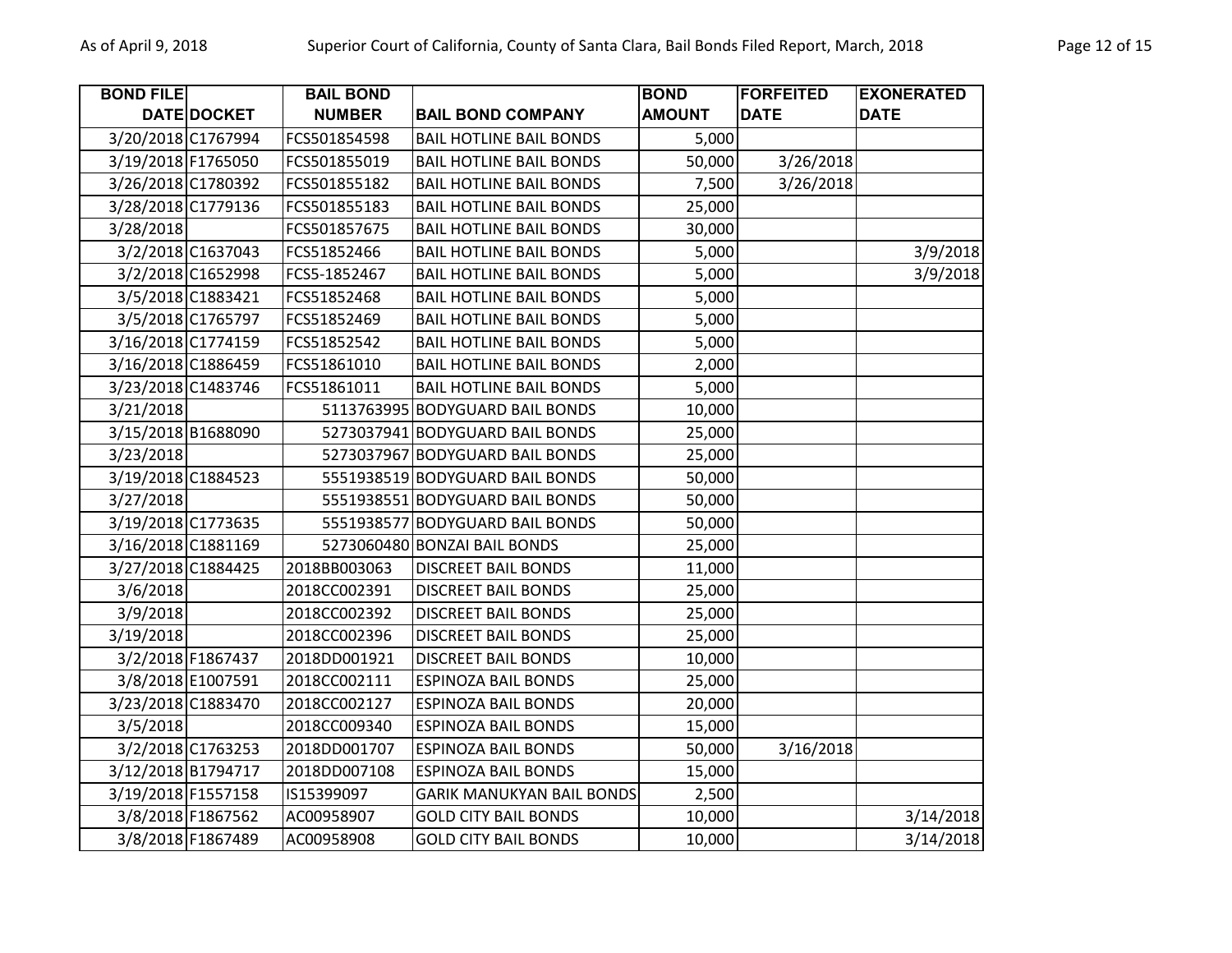| <b>BOND FILE</b>   |                    | <b>BAIL BOND</b> |                                | <b>BOND</b>   | <b>FORFEITED</b> | <b>EXONERATED</b> |
|--------------------|--------------------|------------------|--------------------------------|---------------|------------------|-------------------|
|                    | DATE DOCKET        | <b>NUMBER</b>    | <b>BAIL BOND COMPANY</b>       | <b>AMOUNT</b> | <b>DATE</b>      | <b>DATE</b>       |
|                    | 3/20/2018 F1867489 | AG00951945       | <b>GOLD CITY BAIL BONDS</b>    | 10,000        |                  |                   |
| 3/20/2018 F1867562 |                    | AG00951946       | <b>GOLD CITY BAIL BONDS</b>    | 10,000        |                  |                   |
| 3/19/2018          |                    | T10050657133     | <b>GOLDEN STATE BAIL BONDS</b> | 55,000        |                  |                   |
| 3/5/2018           |                    | T2550661016      | <b>GOLDEN STATE BAIL BONDS</b> | 25,000        |                  |                   |
| 3/19/2018          |                    | T2550664515      | <b>GOLDEN STATE BAIL BONDS</b> | 25,000        |                  |                   |
|                    | 3/27/2018 B1896362 | T2550664517      | <b>GOLDEN STATE BAIL BONDS</b> | 20,000        |                  |                   |
|                    | 3/6/2018 F1868260  | T5050657130      | <b>GOLDEN STATE BAIL BONDS</b> | 35,000        |                  |                   |
| 3/22/2018          |                    | T5050657132      | <b>GOLDEN STATE BAIL BONDS</b> | 10,000        |                  |                   |
|                    | 3/20/2018 F1764110 | T5050664520      | <b>GOLDEN STATE BAIL BONDS</b> | 20,000        |                  |                   |
| 3/28/2018          |                    | T5050664521      | <b>GOLDEN STATE BAIL BONDS</b> | 20,000        |                  |                   |
|                    | 3/12/2018 C1768510 |                  | 5105716877 JAG BAIL BONDS, INC | 100,000       |                  |                   |
|                    | 3/19/2018 C1884568 |                  | 5113836444 JAG BAIL BONDS, INC | 10,000        |                  |                   |
|                    | 3/13/2018 C1778082 |                  | 5273060464 JAG BAIL BONDS, INC | 25,000        |                  |                   |
|                    | 3/5/2018 C1357259  | B114205010       | <b>LATINO BAIL BONDS</b>       | 10,000        |                  |                   |
|                    | 3/5/2018 C1357585  | B114205380       | <b>LATINO BAIL BONDS</b>       | 10,000        |                  |                   |
|                    | 3/5/2018 C1516988  | B114205855       | <b>LATINO BAIL BONDS</b>       | 10,000        |                  |                   |
| 3/12/2018          |                    |                  | 5105743215 LE BAIL BONDS       | 60,000        |                  |                   |
| 3/13/2018          |                    |                  | 5113698567 LE BAIL BONDS       | 10,000        |                  |                   |
|                    | 3/7/2018 B1896546  |                  | 5113828298 LE BAIL BONDS       | 5,000         |                  |                   |
|                    | 3/22/2018 C1884158 |                  | 5150133607 LE BAIL BONDS       | 75,000        |                  |                   |
| 3/5/2018           |                    |                  | 5250137194 LE BAIL BONDS       | 155,000       |                  |                   |
|                    | 3/6/2018 C1775491  |                  | 5273060802 LE BAIL BONDS       | 15,000        |                  | 3/7/2018          |
| 3/5/2018           |                    |                  | 5273084891 LE BAIL BONDS       | 25,000        |                  |                   |
| 3/2/2018           |                    |                  | 5273121938 LE BAIL BONDS       | 25,000        |                  |                   |
|                    | 3/29/2018 C1884619 |                  | 5273121941 LE BAIL BONDS       | 25,000        |                  |                   |
| 3/8/2018           |                    |                  | 5273148043 LE BAIL BONDS       | 15,000        |                  |                   |
|                    | 3/28/2018 C1887081 |                  | 5551901072 LE BAIL BONDS       | 50,000        |                  |                   |
|                    | 3/23/2018 C1779234 |                  | 5551942767 LE BAIL BONDS       | 50,000        |                  |                   |
|                    | 3/22/2018 C1886922 |                  | 5551942770 LE BAIL BONDS       | 32,000        |                  |                   |
| 3/6/2018           |                    |                  | 5551946778 LE BAIL BONDS       | 35,000        |                  |                   |
|                    | 3/5/2018 C1780541  |                  | 5551946819 LE BAIL BONDS       | 40,000        |                  |                   |
| 3/21/2018          |                    |                  | 5551946835 LE BAIL BONDS       | 50,000        |                  |                   |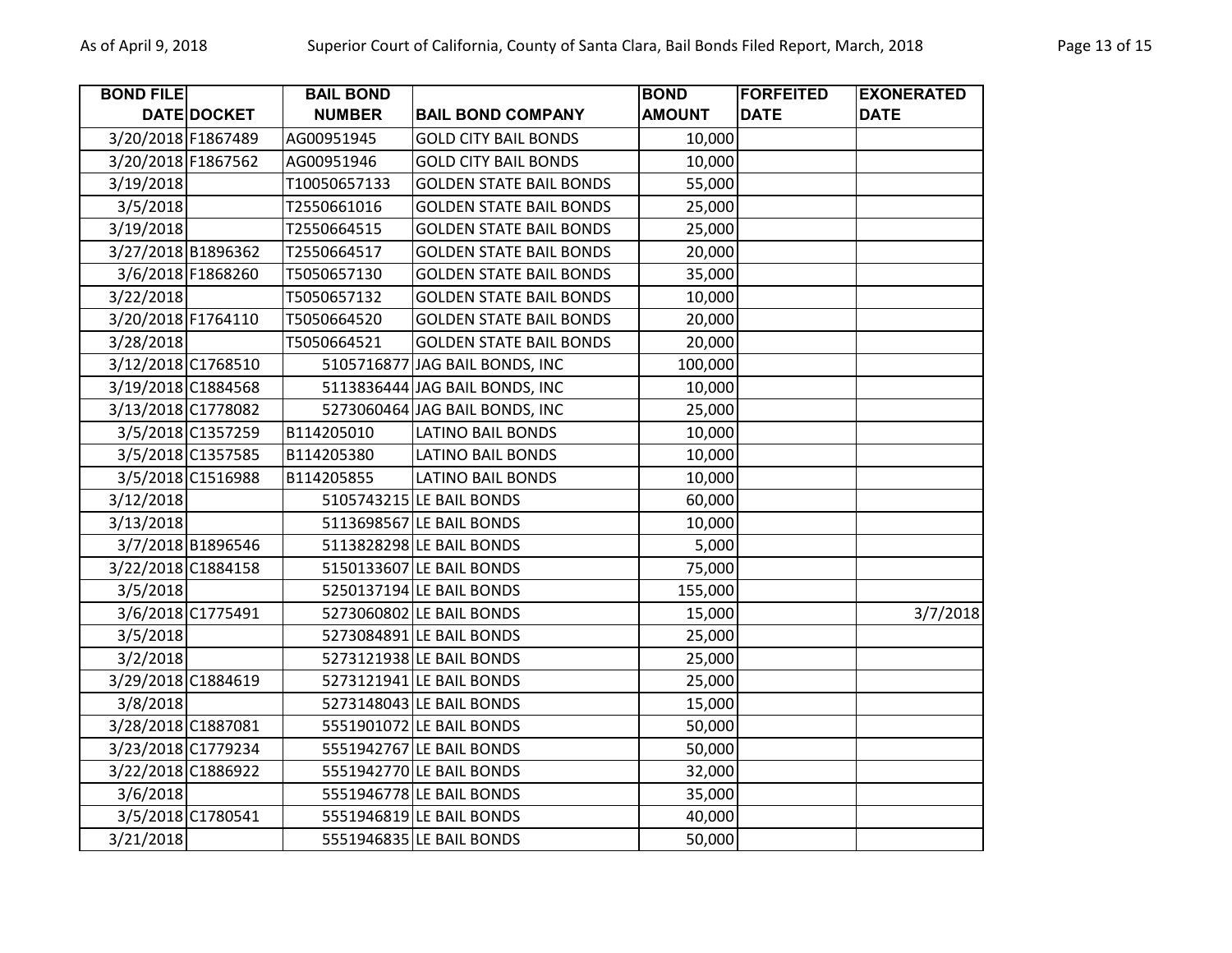| <b>BOND FILE</b> |                    | <b>BAIL BOND</b> |                            | <b>BOND</b>   | <b>FORFEITED</b> | <b>EXONERATED</b> |
|------------------|--------------------|------------------|----------------------------|---------------|------------------|-------------------|
|                  | DATE DOCKET        | <b>NUMBER</b>    | <b>BAIL BOND COMPANY</b>   | <b>AMOUNT</b> | <b>DATE</b>      | <b>DATE</b>       |
|                  | 3/9/2018 C1885932  | AS15500910       | <b>LUNA BAIL BONDS</b>     | 7,000         |                  | 3/14/2018         |
| 3/27/2018        |                    | AS15503056       | <b>LUNA BAIL BONDS</b>     | 10,000        |                  |                   |
|                  | 3/13/2018 C1642630 | AS25275813       | LUNA BAIL BONDS            | 25,000        |                  |                   |
| 3/14/2018        |                    | AS25276007       | LUNA BAIL BONDS            | 25,000        |                  |                   |
|                  | 3/6/2018 C1884760  | AS25276503       | LUNA BAIL BONDS            | 16,000        |                  |                   |
| 3/8/2018         |                    | AS25276504       | <b>LUNA BAIL BONDS</b>     | 25,000        |                  |                   |
|                  | 3/21/2018 C1881926 | AS25276633       | <b>LUNA BAIL BONDS</b>     | 18,000        |                  |                   |
| 3/23/2018        |                    | AS25276634       | <b>LUNA BAIL BONDS</b>     | 25,000        |                  |                   |
| 3/1/2018         |                    | AS50203065       | LUNA BAIL BONDS            | 25,250        |                  |                   |
|                  | 3/12/2018 C1882094 | AS51196122       | LUNA BAIL BONDS            | 5,000         |                  |                   |
|                  | 3/21/2018 C1886941 | AS51196124       | <b>LUNA BAIL BONDS</b>     | 5,000         |                  |                   |
|                  | 3/23/2018 C1884397 | AS51196625       | LUNA BAIL BONDS            | 5,000         |                  |                   |
|                  | 3/20/2018 C1775020 | 2018DD007200     | MITCH SLAUGHTER BAIL BONDS | 50,000        |                  |                   |
| 3/6/2018         |                    | AS100145895      | PACIFIC COAST BAIL BONDS   | 35,000        |                  |                   |
|                  | 3/12/2018 C1766045 | 2018BB003543     | POWER BAIL BONDS           | 10,000        |                  |                   |
|                  | 3/12/2018 F1867614 | A152215003       | PREMIERE BAIL BONDS        | 10,000        |                  |                   |
|                  | 3/13/2018 B1795089 | A152215492       | PREMIERE BAIL BONDS        | 10,000        |                  |                   |
|                  | 3/19/2018 C1771699 | A152215929       | PREMIERE BAIL BONDS        | 10,000        |                  |                   |
|                  | 3/23/2018 B1896617 | A152216515       | PREMIERE BAIL BONDS        | 10,000        |                  |                   |
|                  | 3/19/2018 C1094269 | A1H0001753       | PREMIERE BAIL BONDS        | 55,000        |                  |                   |
|                  | 3/21/2018 C1881108 | A1H0001840       | PREMIERE BAIL BONDS        | 70,000        |                  |                   |
| 3/29/2018        |                    | A1H0002115       | PREMIERE BAIL BONDS        | 50,000        |                  |                   |
|                  | 3/23/2018 C1886749 | A310002702       | PREMIERE BAIL BONDS        | 25,000        |                  |                   |
| 3/23/2018        |                    | A310002896       | PREMIERE BAIL BONDS        | 25,000        |                  |                   |
| 3/6/2018         |                    | A310002965       | PREMIERE BAIL BONDS        | 25,000        |                  |                   |
| 3/5/2018         |                    | A310002966       | PREMIERE BAIL BONDS        | 25,000        |                  |                   |
| 3/5/2018         |                    | A310002967       | PREMIERE BAIL BONDS        | 25,000        |                  |                   |
|                  | 3/20/2018 F1867962 | A310002968       | PREMIERE BAIL BONDS        | 25,000        |                  |                   |
|                  | 3/5/2018 C1881878  | A510002291       | PREMIERE BAIL BONDS        | 50,000        |                  |                   |
|                  | 3/28/2018 C1775399 | A510003009       | PREMIERE BAIL BONDS        | 15,000        |                  |                   |
|                  | 3/23/2018 B1895955 | A510003282\      | PREMIERE BAIL BONDS        | 50,000        |                  |                   |
|                  | 3/28/2018 C1775399 | A510003455       | PREMIERE BAIL BONDS        | 15,000        |                  |                   |